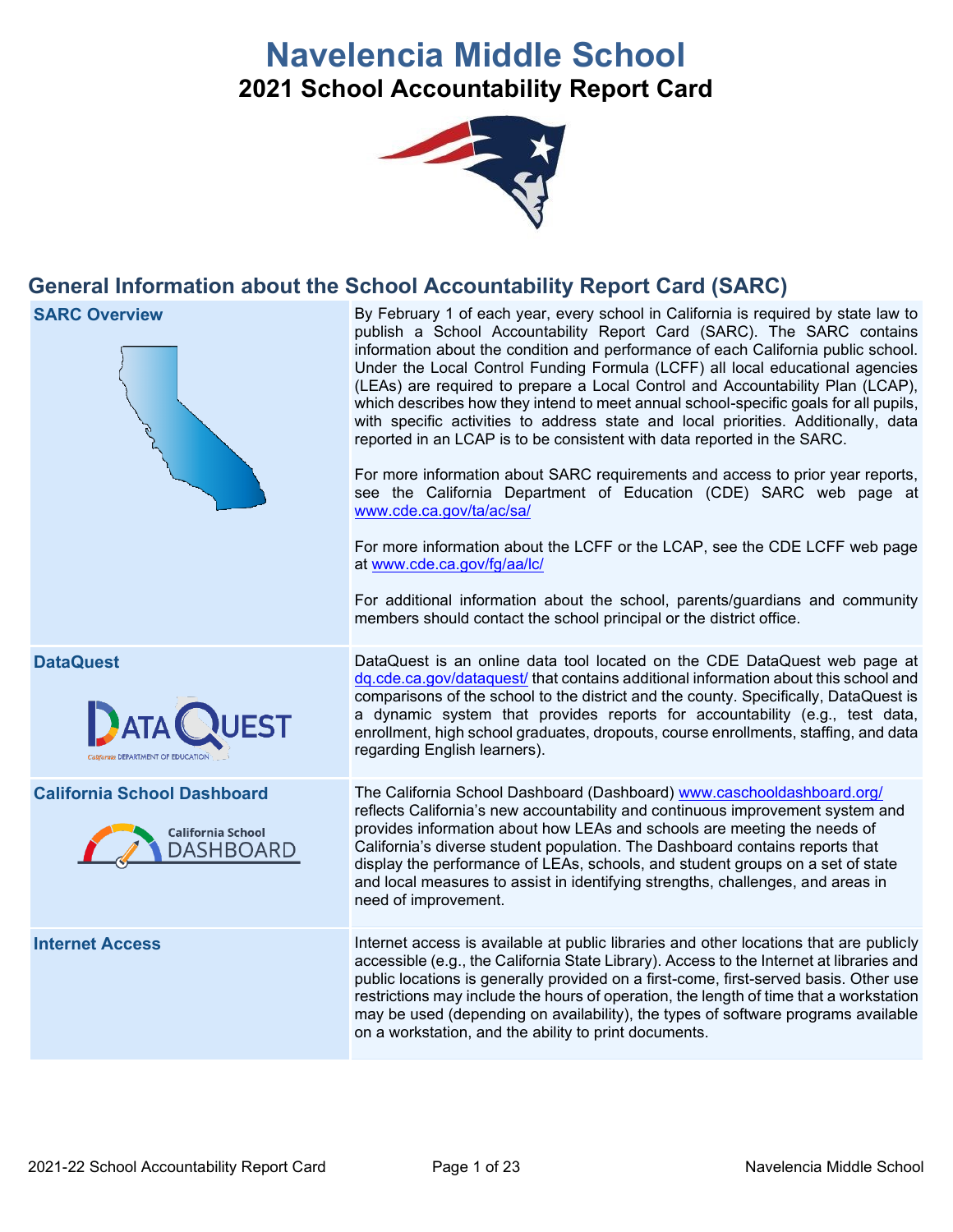#### **2021-22 School Contact Information**

| <b>School Name</b>                       | Navelencia Middle School      |
|------------------------------------------|-------------------------------|
| <b>Street</b>                            | 22620 E. Wahtoke Avenue       |
| City, State, Zip                         | Reedley, CA 93654             |
| <b>Phone Number</b>                      | (559) 305-7350                |
| <b>Principal</b>                         | Jennifer McConnon Luevano     |
| <b>Email Address</b>                     | mcconnon-j@kcusd.com          |
| <b>School Website</b>                    | https://navelencia.kcusd.com/ |
| <b>County-District-School (CDS) Code</b> | 10622656006829                |

| 2021-22 District Contact Information |                                            |  |  |  |
|--------------------------------------|--------------------------------------------|--|--|--|
| <b>District Name</b>                 | Kings Canyon Joint Unified School District |  |  |  |
| <b>Phone Number</b>                  | 559.305.7010                               |  |  |  |
| Superintendent                       | John Campbell                              |  |  |  |
| <b>Email Address</b>                 | guzman-j@kcusd.com                         |  |  |  |
| <b>District Website Address</b>      | https://www.kcusd.com/                     |  |  |  |

#### **2021-22 School Overview**

Navelencia Middle School serves approximately 385 students in grades 6-8. The school is located at the foot of Mount Campbell in suburban Reedley, ten miles northeast of the Kings Canyon Unified School District Office. Navelencia enjoys a 13 acre park-like setting and is nestled in an agricultural setting near Highway 180 and nearby Kings Canyon National Park in rural Fresno County. The beautiful campus is surrounded by large open grassy playfields, a natural amphitheater and is surrounded by locally-owned orange groves, almond orchards, and vineyards. Each day, the school enjoys a view of the Sequoia/Kings Canyon National Park. More than half of the parents of the students are employed by agricultural companies as seasonal farmworkers.

Our staff is dedicated to ensuring the academic success of every student and providing a safe and productive learning environment for all. The school holds high expectations for students and staff in efforts to ensure the academic and social development of all students. Curriculum, instruction, assessment, and professional development are focused on assisting students in mastering the common core standards, as well as increasing the overall student achievement of all student subgroups. It is one of three middle schools in Kings Canyon Unified School District. Other middle school students are served in four K-8 schools.

#### **Navelencia Middle School Mission Statement**:

Our mission at Navelencia Middle School is to establish a safe learning environment for all students that is engaging, innovative, and rigorous. This will ensure that all students excel academically and socially, empowering them to become college and career-ready, productive citizens, and future leaders.

Our student outcome statement focuses on students leaving Navelencia with the ability to communicate effectively, logically synthesize information to be prepared for high school. Our instructional focus is student discourse in all classes and content areas.

Expectations: Be Respectful! Be Responsible! Be Safe! Motto: Today a Patriot. Tomorrow a Leader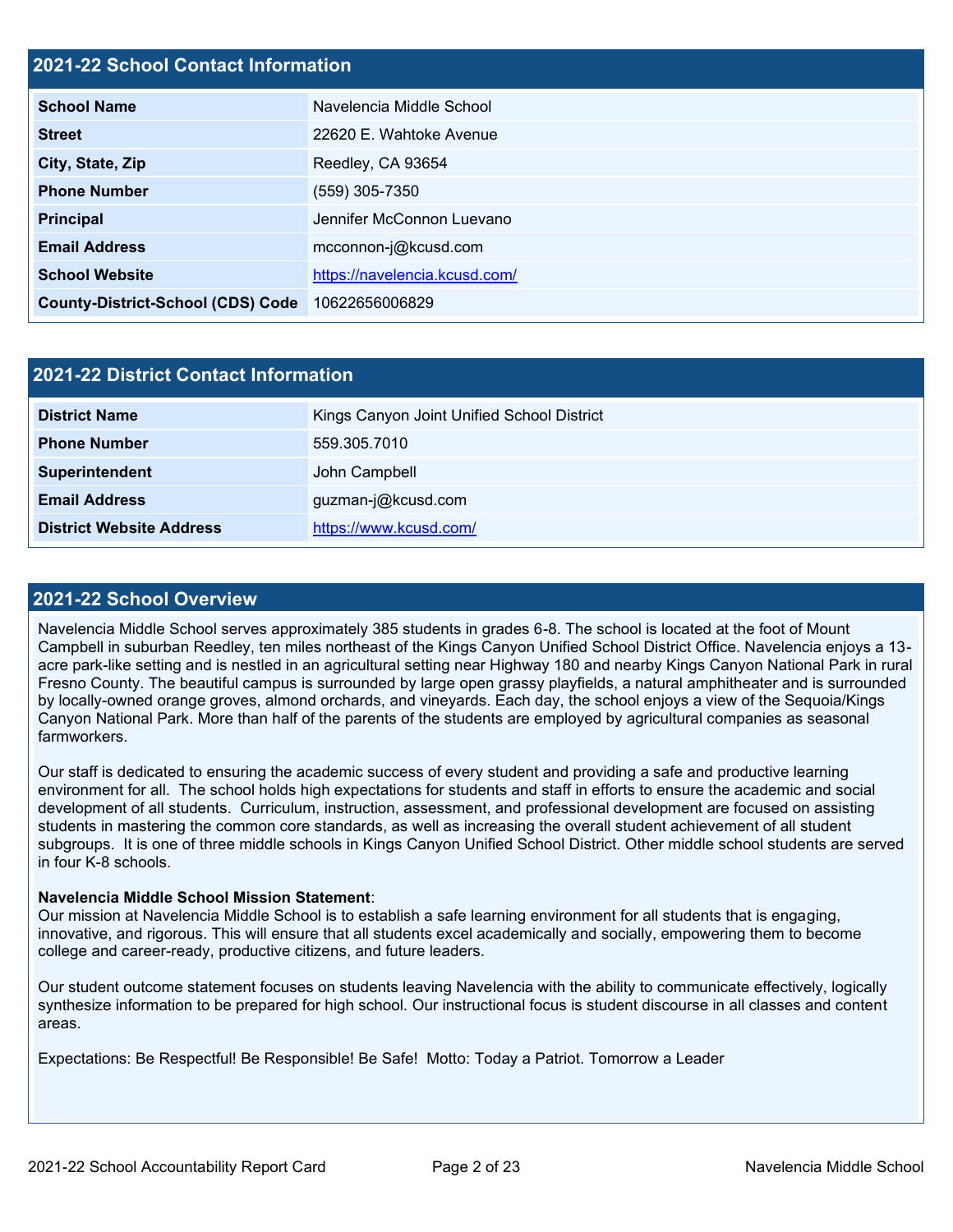#### **2021-22 School Overview**

At Navelencia Middle School students engage in activities that focus on both academic and extracurricular success. Our core curricular program also includes a vital social-emotional component to our framework. Teachers and staff members create weekly opportunities that focus on empathy, compassion, and awareness. In addition to the core subjects, Navelencia provides students an opportunity to be involved in AVID and Career Technical classes. A reward system is in place so that positive behaviors are rewarded and encouraged by all. Every Friday, students take part in games and activities that promote positive culture and climate. Navelencia has an active Associated Student Body that plan and organize fun and engaging events.

# **About this School**

| 2020-21 Student Enrollment by Grade Level |                           |  |  |  |
|-------------------------------------------|---------------------------|--|--|--|
| <b>Grade Level</b>                        | <b>Number of Students</b> |  |  |  |
| Grade 6                                   | 124                       |  |  |  |
| Grade 7                                   | 118                       |  |  |  |
| Grade 8                                   | 115                       |  |  |  |
| <b>Total Enrollment</b>                   | 357                       |  |  |  |

## **2020-21 Student Enrollment by Student Group**

| <b>Student Group</b>                   | <b>Percent of Total Enrollment</b> |
|----------------------------------------|------------------------------------|
| <b>Filipino</b>                        | 0.3                                |
| <b>Hispanic or Latino</b>              | 92.4                               |
| <b>Two or More Races</b>               | 1.1                                |
| <b>White</b>                           | 6.2                                |
| <b>English Learners</b>                | 25.2                               |
| <b>Foster Youth</b>                    | 0.8                                |
| <b>Homeless</b>                        | 0.6                                |
| <b>Socioeconomically Disadvantaged</b> | 91.9                               |
| <b>Students with Disabilities</b>      | 5                                  |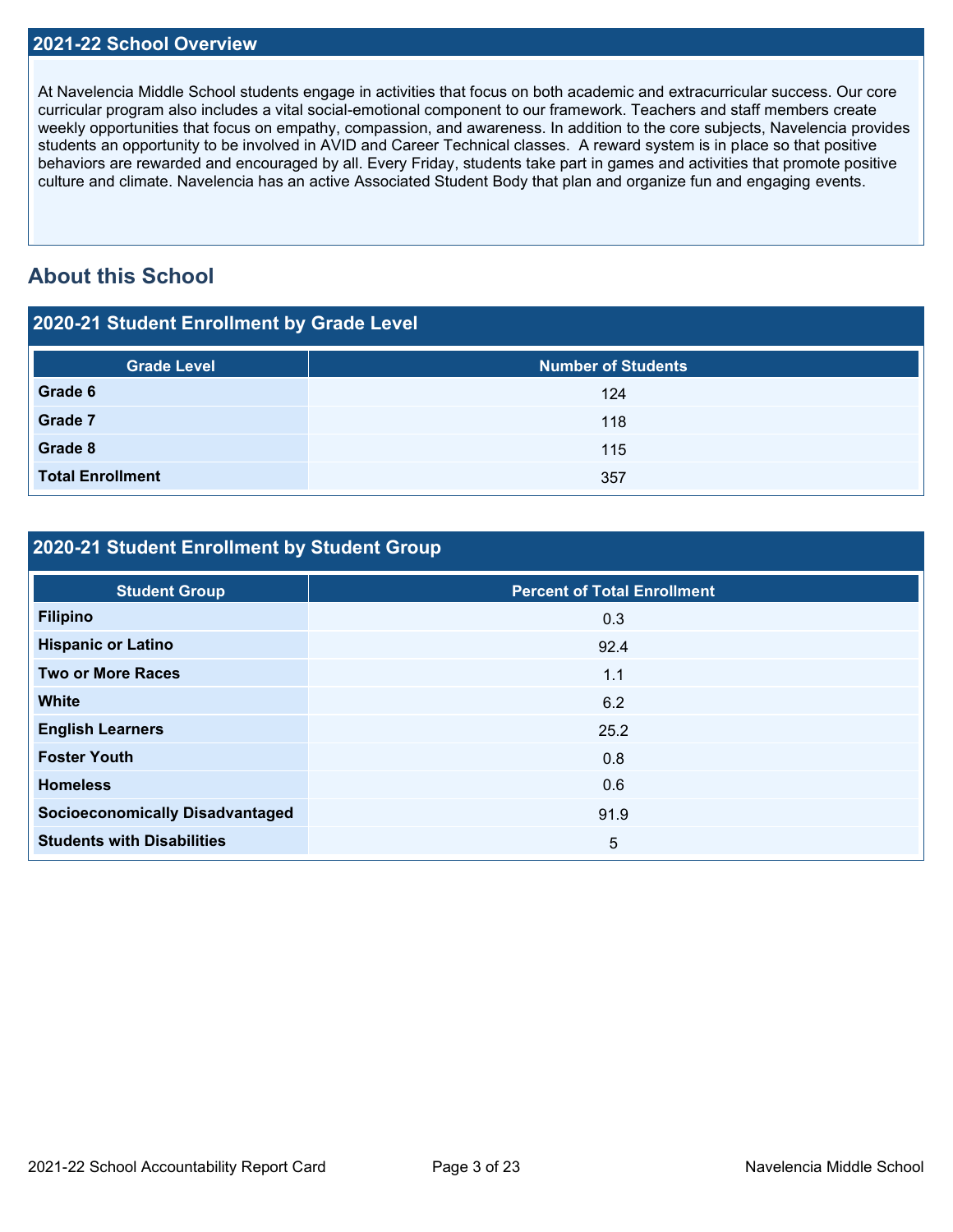# **A. Conditions of Learning State Priority: Basic**

The SARC provides the following information relevant to the State priority: Basic (Priority 1):

- Degree to which teachers are appropriately assigned and fully credentialed in the subject area and for the pupils they are teaching;
	- Pupils have access to standards-aligned instructional materials; and
- School facilities are maintained in good repair

Note: For more information refer to the Updated Teacher Equity Definitions web page at<https://www.cde.ca.gov/pd/ee/teacherequitydefinitions.asp>

#### **2019-20 Teacher Preparation and Placement**

| <b>Authorization/Assignment</b>                                                                 | 2019-20 |
|-------------------------------------------------------------------------------------------------|---------|
| Fully (Preliminary or Clear) Credentialed for Subject and Student Placement (properly assigned) |         |
| Intern Credential Holders Properly Assigned                                                     |         |
| Teachers Without Credentials and Misassignments ("ineffective" under ESSA)                      |         |
| Credentialed Teachers Assigned Out-of-Field ("out-of-field" under ESSA)                         |         |
| <b>Unknown</b>                                                                                  |         |
| <b>Total Teaching Positions</b>                                                                 |         |
|                                                                                                 |         |

Note: The data in this table is based on Full Time Equivalent (FTE) status. One FTE equals one staff member working full time; one FTE could also represent two staff members who each work 50 percent of full time. Additionally, an assignment is defined as a position that an educator is assigned to based on setting, subject, and grade level. An authorization is defined as the services that an educator is authorized to provide to students.

# **2019-20 Teachers Without Credentials and Misassignments (considered "ineffective" under ESSA)**

| Authorization/Assignment                                     | 2019-20 |
|--------------------------------------------------------------|---------|
| <b>Permits and Waivers</b>                                   |         |
| <b>Misassignments</b>                                        |         |
| <b>Vacant Positions</b>                                      |         |
| <b>Total Teachers Without Credentials and Misassignments</b> |         |

# **2019-20 Credentialed Teachers Assigned Out-of-Field (considered "out-of-field" under ESSA)**

| Indicator                                                     | 2019-20 |
|---------------------------------------------------------------|---------|
| <b>Credentialed Teachers Authorized on a Permit or Waiver</b> |         |
| <b>Local Assignment Options</b>                               |         |
| <b>Total Out-of-Field Teachers</b>                            |         |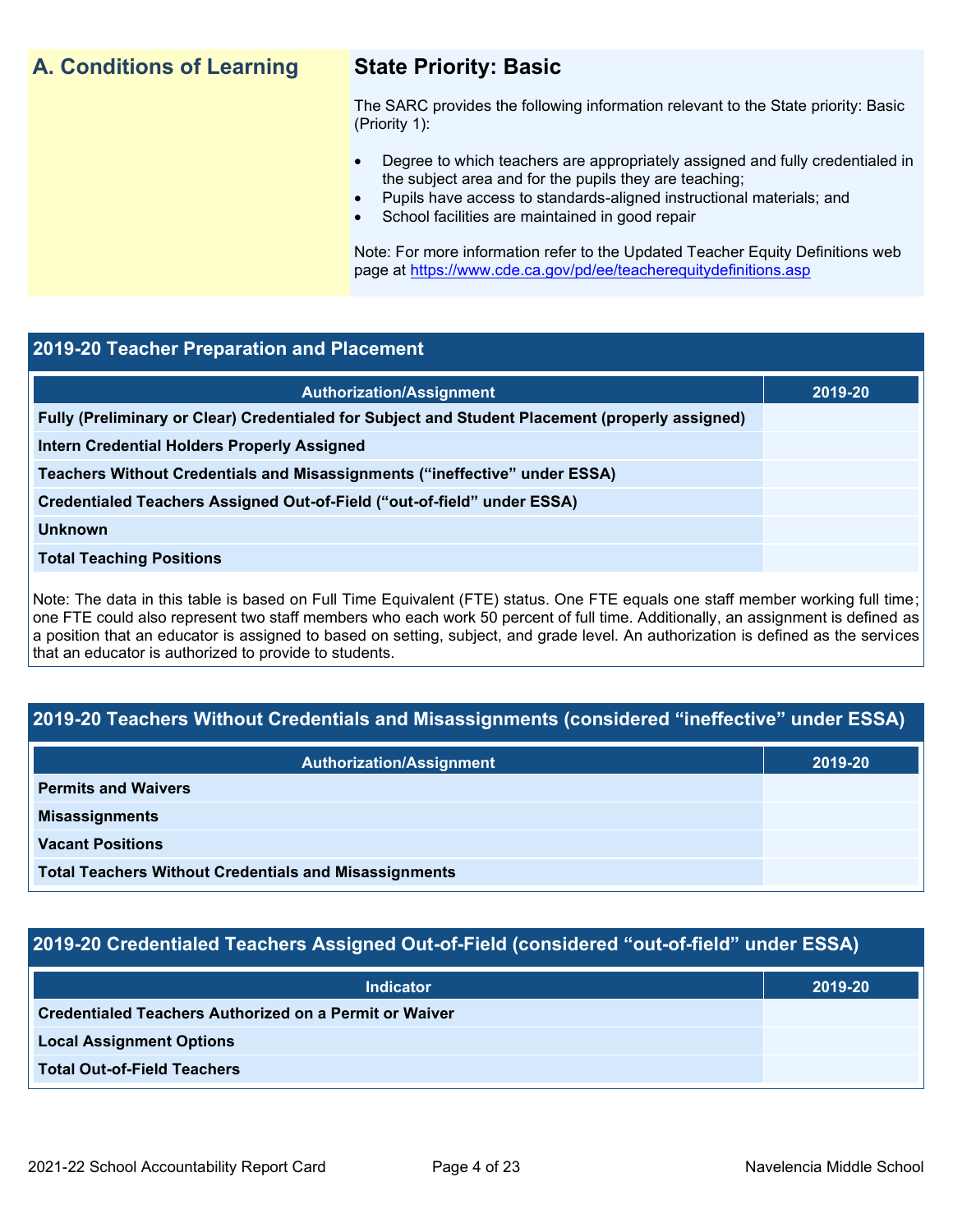#### **2019-20 Class Assignments**

| <b>Indicator</b>                                                                                                                                    | 2019-20 |
|-----------------------------------------------------------------------------------------------------------------------------------------------------|---------|
| <b>Misassignments for English Learners</b><br>(a percentage of all the classes with English learners taught by teachers that are misassigned)       |         |
| No credential, permit or authorization to teach<br>(a percentage of all the classes taught by teachers with no record of an authorization to teach) |         |

## **2021-22 Quality, Currency, Availability of Textbooks and Other Instructional Materials**

Navelencia provides textbooks for students in the classroom as well as one to take home. The textbooks are up to date and meet the requirements of the state standards alignment per the State Board of Education (SBE) adoption and are locally board approved.

**Year and month in which the data were collected** August 2021

| <b>Subject</b>                                         | Textbooks and Other Instructional Materials/year of<br><b>Adoption</b>                           | <b>From</b><br><b>Most</b><br><b>Recent</b><br><b>Adoption</b> | <b>Percent</b><br><b>Students</b><br><b>Lacking Own</b><br><b>Assigned</b><br>Copy |
|--------------------------------------------------------|--------------------------------------------------------------------------------------------------|----------------------------------------------------------------|------------------------------------------------------------------------------------|
| <b>Reading/Language Arts</b>                           | Engage NY 6th Grade, June 2014<br>Engage NY 7th Grade June 2014<br>Engage NY 8th Grade June 2014 | Yes                                                            | $0\%$                                                                              |
| <b>Mathematics</b>                                     | Engage NY 6th Grade June 2014<br>Engage NY 7th Grade June 2014<br>Engage NY 8th Grade June 2014  | Yes                                                            | $0\%$                                                                              |
| <b>Science</b>                                         | Amplify Science, 2020                                                                            | Yes                                                            | $0\%$                                                                              |
| <b>History-Social Science</b>                          | Holt, California Social Studies, 2005 edition                                                    | Yes                                                            | $0\%$                                                                              |
| <b>Foreign Language</b>                                | <b>NA</b>                                                                                        | Yes                                                            | $0\%$                                                                              |
| <b>Health</b>                                          | <b>NA</b>                                                                                        |                                                                | <b>NA</b>                                                                          |
| <b>Visual and Performing Arts</b>                      | <b>NA</b>                                                                                        |                                                                |                                                                                    |
| <b>Science Laboratory Equipment</b><br>$(grades 9-12)$ | <b>NA</b>                                                                                        |                                                                |                                                                                    |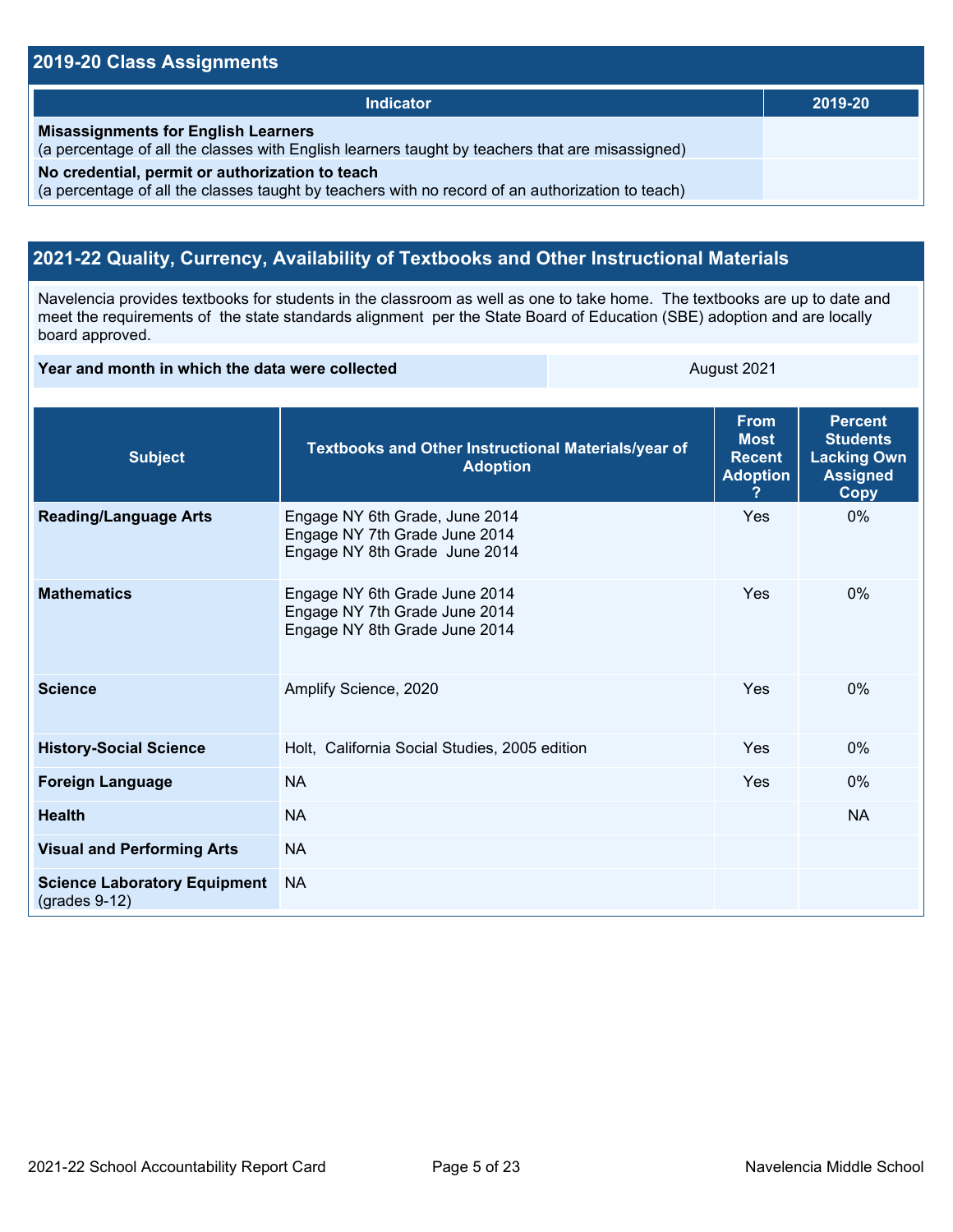#### **School Facility Conditions and Planned Improvements**

The district takes great efforts to ensure that all schools are clean, safe, and functional. To assist in this effort, the district uses a facility survey instrument developed by the State of California Office of Public School Construction. The results of this survey are available at the KCUSD Business Office. Below is more specific information on the condition of the school and the efforts made to ensure that students are provided with a clean, safe, and functional learning environment. Additional information about the condition of the school's facilities may be obtained by speaking with the school principal. Navelencia Middle School has 17 classrooms, a multipurpose room, a library, a boys and girls locker room and an administration building. The main campus was built in 1960. Additional classrooms were constructed in 1977. Additional relocatable classrooms were constructed in 1990 and 1997.

District maintenance staff ensures that the repairs necessary to keep the school in good repair and working order are completed in a timely manner. A work order process is used to ensure efficient service and that emergency repairs are given the highest priority. The Director of Maintenance, Custodial Supervisor, and the site principals work cooperatively with the custodial staff to develop cleaning schedules to ensure a clean and safe school.

Recent upgrades to the facilities at Navelencia Middle School include solar panels which has also provided shade structures in both the parking lot and grounds of the school. On the Northwest side of the campus, a large solar panel structure has been placed to provide additional shade areas for students. Concrete was poured under the structure which has added additional seating areas for students and staff at Navelencia. Eight additional picnic tables have been purchased to better utilize the space. In addition, a newly constructed fully digital marquee will be installed in the front of Navelencia School. This will give parents and the community and opportunity to receive updated information on events and activities at the school.

The district participates in the State School Deferred Maintenance Program, which provides state matching funds on a dollar for dollar basis to assist school districts with expenditures for major repair or replacement of existing school building components. Typically, this includes roofing, plumbing, heating, air conditioning, electrical systems, interior or exterior painting, and floor systems.

**Year and month of the most recent FIT report** 11/2021 11/2021

| <b>System Inspected</b>                                                | <b>Rate</b><br>Good       | Rate<br>Fair              | Rate<br><b>Poor</b> | <b>Repair Needed and Action Taken or Planned</b>                |
|------------------------------------------------------------------------|---------------------------|---------------------------|---------------------|-----------------------------------------------------------------|
| <b>Systems:</b><br>Gas Leaks, Mechanical/HVAC, Sewer                   | X                         |                           |                     |                                                                 |
| Interior:<br>Interior Surfaces                                         | X                         |                           |                     |                                                                 |
| Cleanliness:<br>Overall Cleanliness, Pest/Vermin Infestation           | $\boldsymbol{\mathsf{X}}$ |                           |                     |                                                                 |
| <b>Electrical</b>                                                      | $\times$                  |                           |                     |                                                                 |
| <b>Restrooms/Fountains:</b><br>Restrooms, Sinks/ Fountains             |                           | $\boldsymbol{\mathsf{X}}$ |                     | Outdated, but functional                                        |
| Safety:<br>Fire Safety, Hazardous Materials                            | $\boldsymbol{\mathsf{X}}$ |                           |                     |                                                                 |
| Structural:<br>Structural Damage, Roofs                                | X                         |                           |                     |                                                                 |
| External:<br>Playground/School Grounds, Windows/<br>Doors/Gates/Fences |                           | X                         |                     | Playfield irrigation is functional, but needs to be<br>updated. |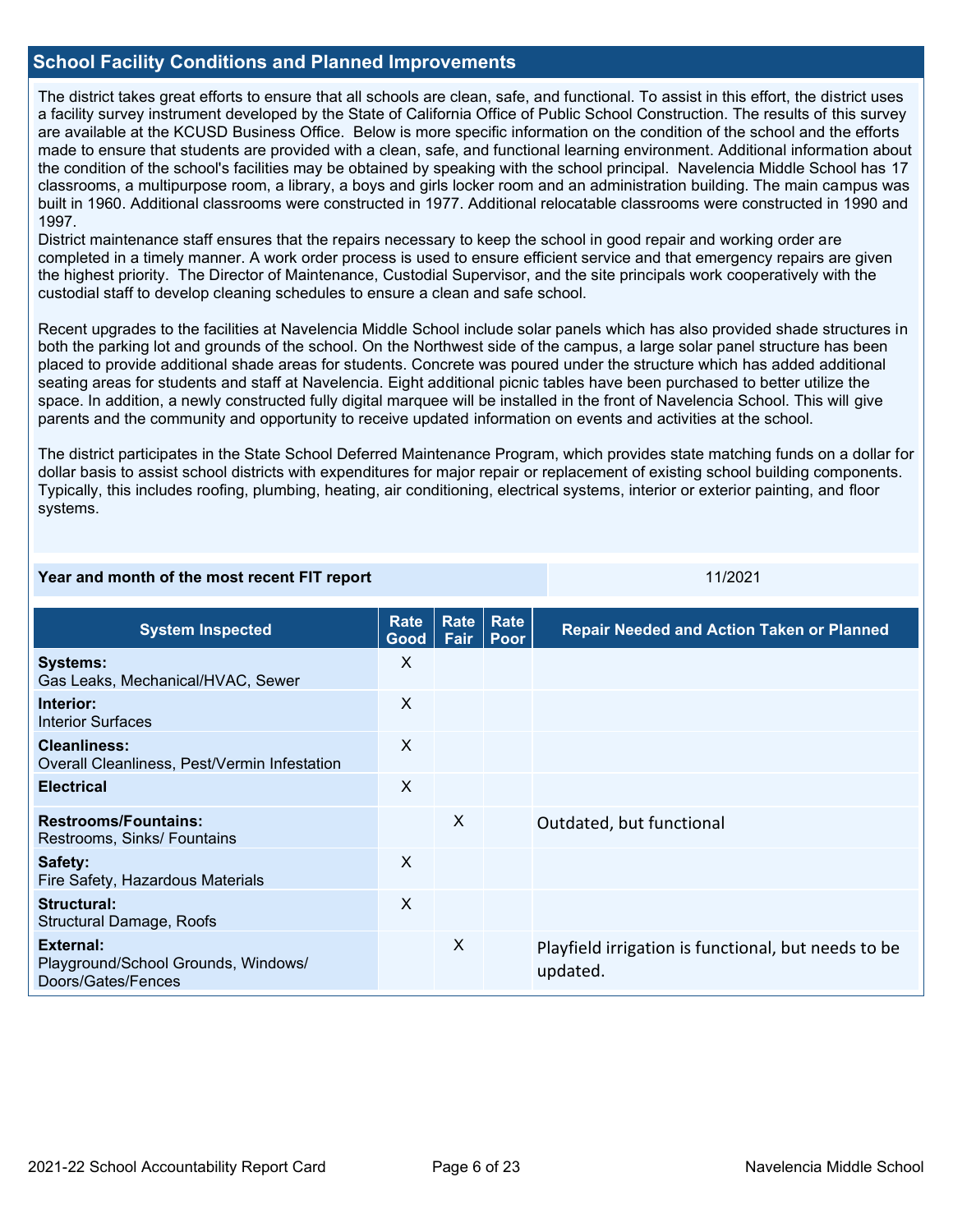| <b>Overall Facility Rate</b> |      |      |      |  |  |  |
|------------------------------|------|------|------|--|--|--|
| <b>Exemplary</b>             | Good | Fair | Poor |  |  |  |
|                              |      |      |      |  |  |  |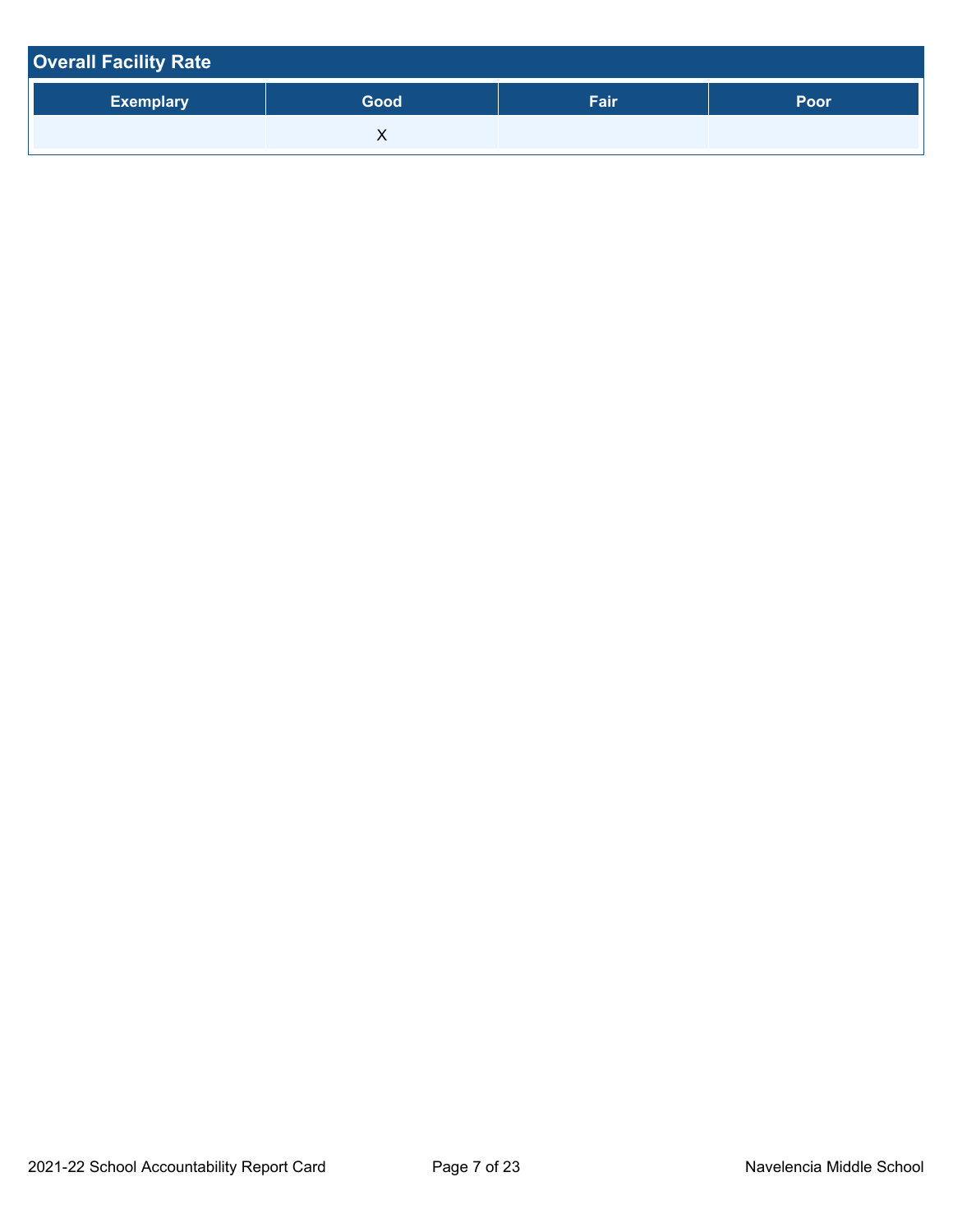# **B. Pupil Outcomes State Priority: Pupil Achievement**

The SARC provides the following information relevant to the State priority: Pupil Achievement (Priority 4):

#### **Statewide Assessments**

(i.e., California Assessment of Student Performance and Progress [CAASPP] System includes the Smarter Balanced Summative Assessments for students in the general education population and the California Alternate Assessments [CAAs] for English language arts/literacy [ELA] and mathematics given in grades three through eight and grade eleven. Only eligible students may participate in the administration of the CAAs. CAAs items are aligned with alternate achievement standards, which are linked with the Common Core State Standards [CCSS] for students with the most significant cognitive disabilities).

The CAASPP System encompasses the following assessments and student participation requirements:

- 1. **Smarter Balanced Summative Assessments and CAAs for ELA** in grades three through eight and grade eleven.
- 2. **Smarter Balanced Summative Assessments and CAAs for mathematics** in grades three through eight and grade eleven.
- 3. **California Science Test (CAST) and CAAs for Science** in grades five, eight, and once in high school (i.e., grade ten, eleven, or twelve).

#### **SARC Reporting in the 2020-2021 School Year Only**

Where the most viable option, LEAs were required to administer the statewide summative assessment in ELA and mathematics. Where a statewide summative assessment was not the most viable option for the LEA (or for one or more gradelevel[s] within the LEA) due to the pandemic, LEAs were allowed to report results from a different assessment that met the criteria established by the State Board of Education (SBE) on March 16, 2021. The assessments were required to be:

- Aligned with CA CCSS for ELA and mathematics;
- Available to students in grades 3 through 8, and grade 11; and
- Uniformly administered across a grade, grade span, school, or district to all eligible students.

#### **Options**

Note that the CAAs could only be administered in-person following health and safety requirements. If it was not viable for the LEA to administer the CAAs in person with health and safety guidelines in place, the LEA was directed to not administer the tests. There were no other assessment options available for the CAAs. Schools administered the Smarter Balanced Summative Assessments for ELA and mathematics, other assessments that meet the SBE criteria, or a combination of both, and they could only choose one of the following:

- Smarter Balanced ELA and mathematics summative assessments;
- Other assessments meeting the SBE criteria; or
- Combination of Smarter Balanced ELA and mathematics summative assessments and other assessments.

The percentage of students who have successfully completed courses that satisfy the requirements for entrance to the University of California and the California State University, or career technical education sequences or programs of study.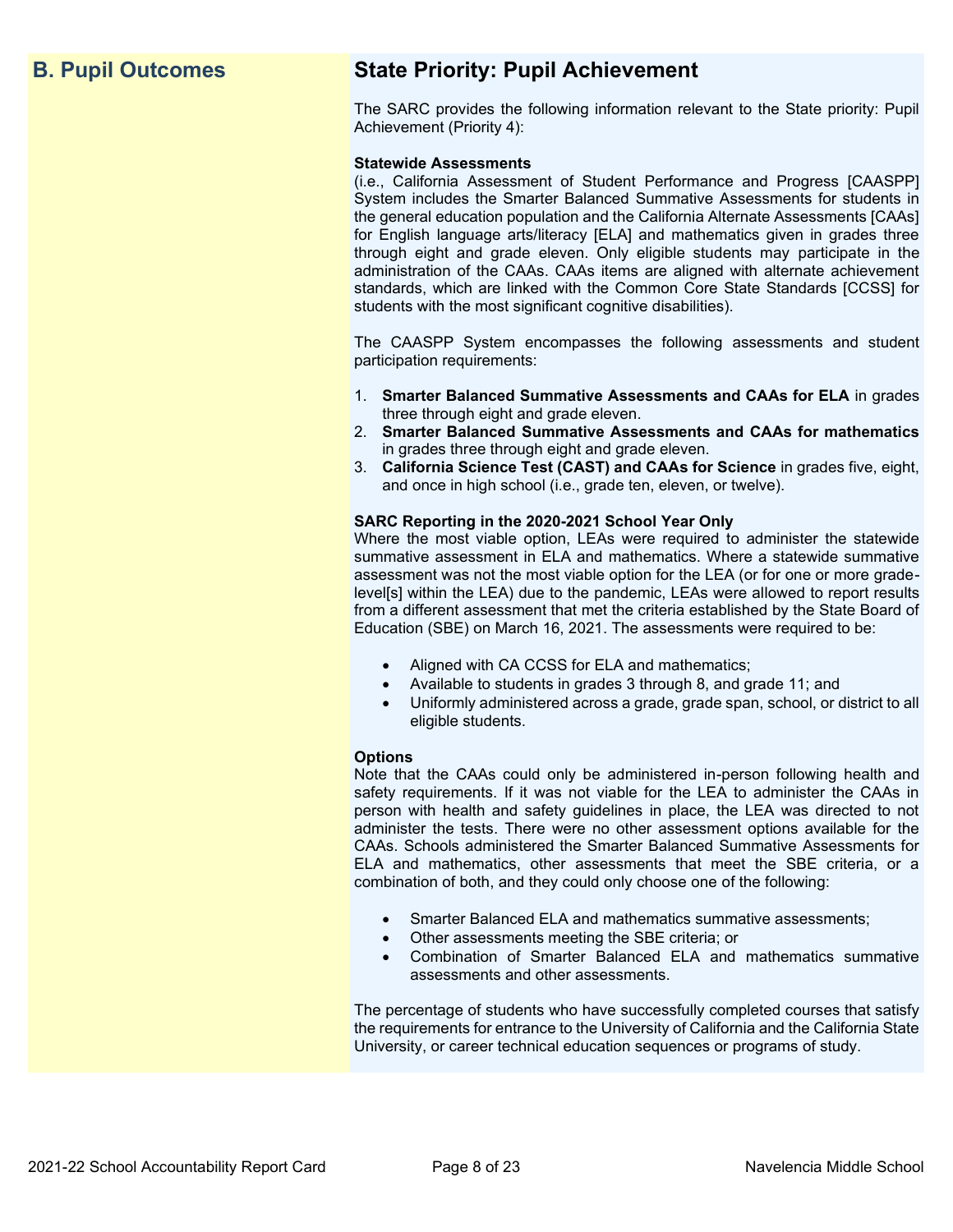#### **Percentage of Students Meeting or Exceeding the State Standard on CAASPP**

This table displays CAASPP test results in ELA and mathematics for all students grades three through eight and grade eleven taking and completing a state-administered assessment.

The 2019-2020 data cells with N/A values indicate that the 2019-2020 data are not available due to the COVID-19 pandemic and resulting summative test suspension. The Executive Order N-30-20 was issued which waived the assessment, accountability, and reporting requirements for the 2019-2020 school year.

The 2020-2021 data cells have N/A values because these data are not comparable to other year data due to the COVID-19 pandemic during the 2020-2021 school year. Where the CAASPP assessments in ELA and/or mathematics is not the most viable option, the LEAs were allowed to administer local assessments. Therefore, the 2020-2021 data between school years for the school, district, state are not an accurate comparison. As such, it is inappropriate to compare results of the 2020-2021 school year to other school years.

| Subject                                                              | <b>School</b><br>2019-20 | <b>School</b><br>2020-21 | <b>District</b><br>2019-20 | <b>District</b><br>2020-21 | <b>State</b><br>2019-20 | <b>State</b><br>2020-21 |
|----------------------------------------------------------------------|--------------------------|--------------------------|----------------------------|----------------------------|-------------------------|-------------------------|
| <b>English Language Arts/Literacy</b><br>$\left($ grades 3-8 and 11) | N/A                      | N/A                      | N/A                        | N/A                        | N/A                     | N/A                     |
| <b>Mathematics</b><br>$(grades 3-8 and 11)$                          | N/A                      | N/A                      | N/A                        | N/A                        | N/A                     | N/A                     |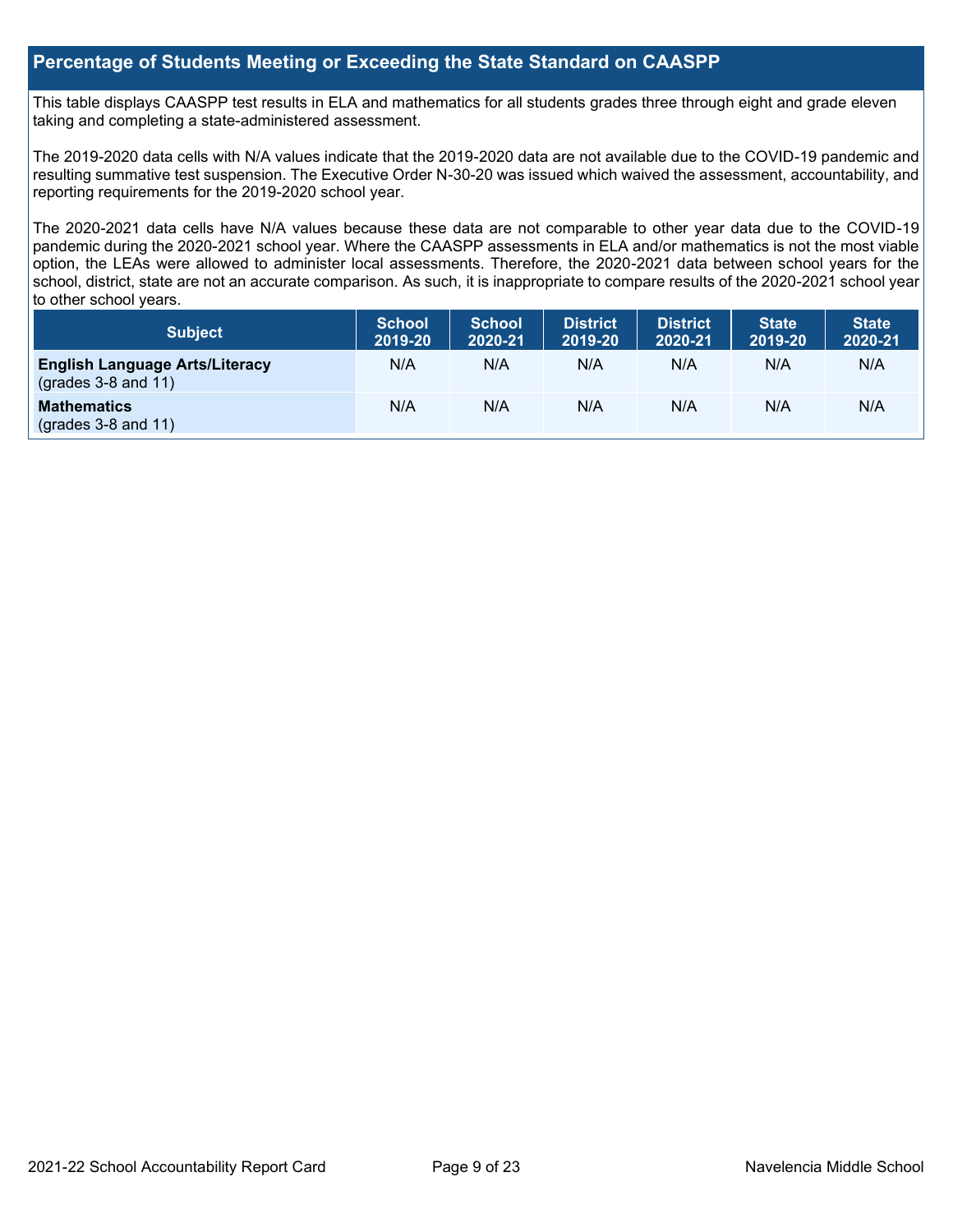### **2020-21 CAASPP Test Results in ELA by Student Group**

This table displays CAASPP test results in ELA by student group for students grades three through eight and grade eleven taking and completing a state-administered assessment. The CDE will populate this table for schools in cases where the school administered the CAASPP assessment. In cases where the school administered a local assessment instead of CAASPP, the CDE will populate this table with "NT" values, meaning this school did not test students using the CAASPP. See the local assessment(s) table for more information.

| <b>CAASPP</b><br><b>Student Groups</b>               | <b>CAASPP</b><br><b>Total</b><br><b>Enrollment</b> | <b>CAASPP</b><br><b>Number</b><br><b>Tested</b> | <b>CAASPP</b><br><b>Percent</b><br><b>Tested</b> | <b>CAASPP</b><br><b>Percent</b><br><b>Not Tested</b> | <b>CAASPP</b><br><b>Percent</b><br><b>Met or</b><br><b>Exceeded</b> |
|------------------------------------------------------|----------------------------------------------------|-------------------------------------------------|--------------------------------------------------|------------------------------------------------------|---------------------------------------------------------------------|
| <b>All Students</b>                                  | 368                                                | 368                                             | 100                                              | $\Omega$                                             | 41.03                                                               |
| <b>Female</b>                                        | 168                                                | 168                                             | 100                                              | 0                                                    | 50                                                                  |
| <b>Male</b>                                          | 200                                                | 200                                             | 100                                              | $\mathbf 0$                                          | 33.5                                                                |
| American Indian or Alaska Native                     | $\mathbf 0$                                        | $\pmb{0}$                                       | $\mathbf 0$                                      | $\overline{0}$                                       | 0                                                                   |
| <b>Asian</b>                                         | $\mathbf{0}$                                       | $\pmb{0}$                                       | $\mathbf{0}$                                     | $\mathbf 0$                                          | 0                                                                   |
| <b>Black or African American</b>                     | --                                                 | $\overline{\phantom{m}}$                        | --                                               | $\overline{\phantom{m}}$                             | --                                                                  |
| <b>Filipino</b>                                      |                                                    | --                                              |                                                  | --                                                   |                                                                     |
| <b>Hispanic or Latino</b>                            | 337                                                | 337                                             | 100                                              | $\mathbf{0}$                                         | 41.25                                                               |
| <b>Native Hawaiian or Pacific Islander</b>           | $\Omega$                                           | $\mathbf 0$                                     | $\mathbf 0$                                      | $\mathbf 0$                                          | 0                                                                   |
| <b>Two or More Races</b>                             | $\qquad \qquad -$                                  | $\qquad \qquad -$                               |                                                  |                                                      | --                                                                  |
| <b>White</b>                                         | 24                                                 | 24                                              | 100                                              | $\Omega$                                             | 41.67                                                               |
| <b>English Learners</b>                              | 92                                                 | 92                                              | 100                                              | $\overline{0}$                                       | 1.09                                                                |
| <b>Foster Youth</b>                                  | $\qquad \qquad -$                                  | $\overline{\phantom{a}}$                        | --                                               | --                                                   | --                                                                  |
| <b>Homeless</b>                                      | 12                                                 | 12                                              | 100                                              | $\mathbf 0$                                          | 33.33                                                               |
| <b>Military</b>                                      | $\mathbf 0$                                        | $\mathbf 0$                                     | $\mathbf 0$                                      | $\mathbf 0$                                          | $\boldsymbol{0}$                                                    |
| <b>Socioeconomically Disadvantaged</b>               | 336                                                | 336                                             | 100                                              | $\Omega$                                             | 39.29                                                               |
| <b>Students Receiving Migrant Education Services</b> | 27                                                 | 27                                              | 100                                              | $\Omega$                                             | 22.22                                                               |
| <b>Students with Disabilities</b>                    | 18                                                 | 18                                              | 100                                              | 0                                                    | 5.56                                                                |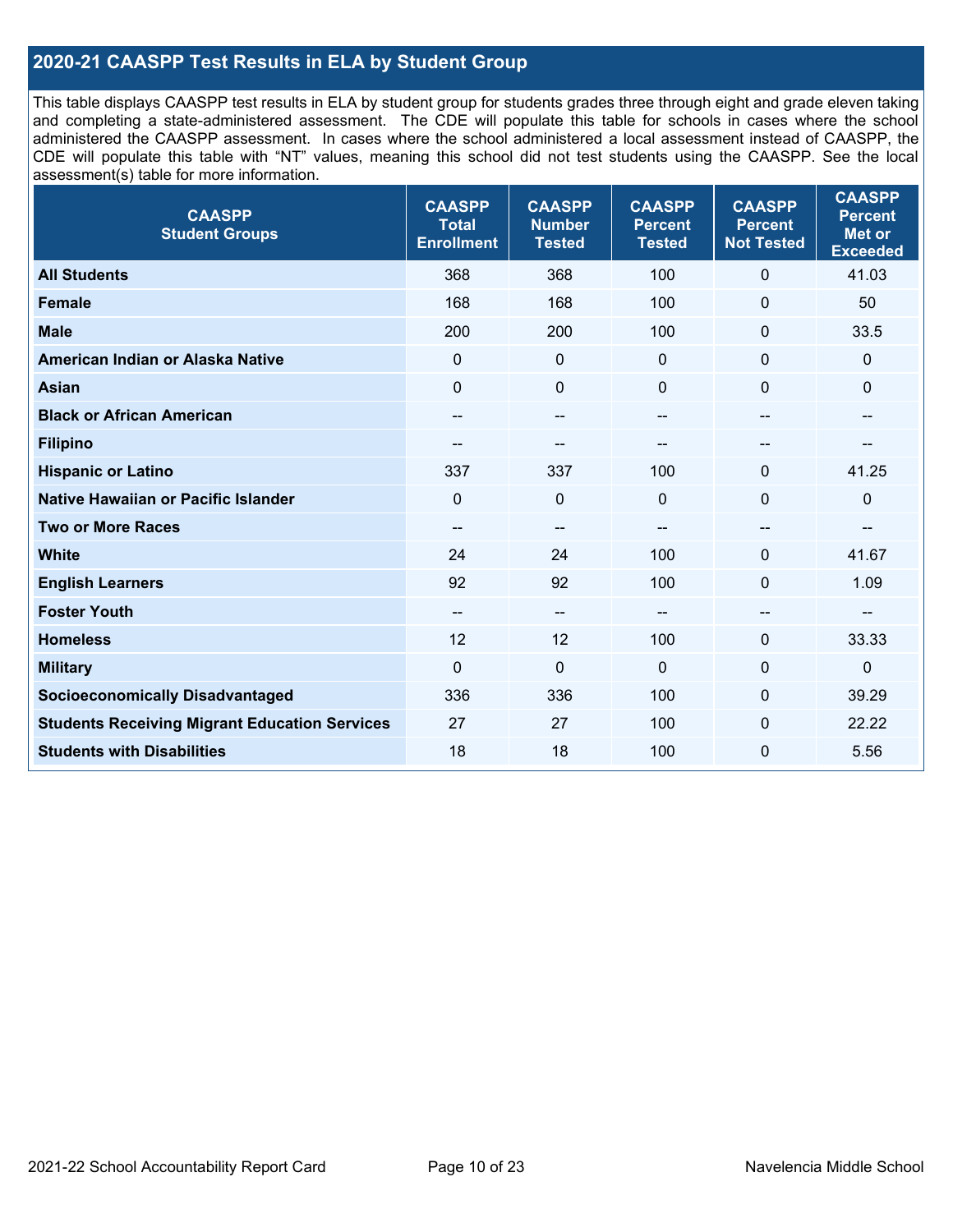### **2020-21 CAASPP Test Results in Math by Student Group**

This table displays CAASPP test results in Math by student group for students grades three through eight and grade eleven taking and completing a state-administered assessment. The CDE will populate this table for schools in cases where the school administered the CAASPP assessment. In cases where the school administered a local assessment instead of CAASPP, the CDE will populate this table with "NT" values, meaning this school did not test students using the CAASPP. See the local assessment(s) table for more information.

| <b>CAASPP</b><br><b>Student Groups</b>               | <b>CAASPP</b><br><b>Total</b><br><b>Enrollment</b> | <b>CAASPP</b><br><b>Number</b><br><b>Tested</b> | <b>CAASPP</b><br><b>Percent</b><br><b>Tested</b> | <b>CAASPP</b><br><b>Percent</b><br><b>Not Tested</b> | <b>CAASPP</b><br><b>Percent</b><br><b>Met or</b><br><b>Exceeded</b> |
|------------------------------------------------------|----------------------------------------------------|-------------------------------------------------|--------------------------------------------------|------------------------------------------------------|---------------------------------------------------------------------|
| <b>All Students</b>                                  | 368                                                | 368                                             | 100.00                                           | 0.00                                                 | 23.10                                                               |
| <b>Female</b>                                        | 168                                                | 168                                             | 100.00                                           | 0.00                                                 | 23.21                                                               |
| <b>Male</b>                                          | 200                                                | 200                                             | 100.00                                           | 0.00                                                 | 23.00                                                               |
| American Indian or Alaska Native                     | $\Omega$                                           | 0                                               | $\mathbf 0$                                      | $\Omega$                                             | $\mathbf 0$                                                         |
| <b>Asian</b>                                         | $\mathbf 0$                                        | 0                                               | $\mathbf 0$                                      | $\Omega$                                             | $\mathbf 0$                                                         |
| <b>Black or African American</b>                     | --                                                 | $\overline{\phantom{m}}$                        | $\hspace{0.05cm}$ – $\hspace{0.05cm}$            | $\overline{\phantom{a}}$                             | $\overline{\phantom{a}}$                                            |
| <b>Filipino</b>                                      | --                                                 | --                                              |                                                  |                                                      |                                                                     |
| <b>Hispanic or Latino</b>                            | 337                                                | 337                                             | 100.00                                           | 0.00                                                 | 22.55                                                               |
| Native Hawaiian or Pacific Islander                  | $\mathbf 0$                                        | $\mathbf 0$                                     | $\mathbf 0$                                      | 0                                                    | $\mathbf 0$                                                         |
| <b>Two or More Races</b>                             | $\qquad \qquad -$                                  | --                                              |                                                  | --                                                   | --                                                                  |
| <b>White</b>                                         | 24                                                 | 24                                              | 100.00                                           | 0.00                                                 | 25.00                                                               |
| <b>English Learners</b>                              | 92                                                 | 92                                              | 100.00                                           | 0.00                                                 | 3.26                                                                |
| <b>Foster Youth</b>                                  | --                                                 | --                                              |                                                  | --                                                   | $\sim$                                                              |
| <b>Homeless</b>                                      | 12                                                 | 12                                              | 100.00                                           | 0.00                                                 | 16.67                                                               |
| <b>Military</b>                                      | $\overline{0}$                                     | $\mathbf 0$                                     | $\mathbf 0$                                      | $\overline{0}$                                       | $\mathbf 0$                                                         |
| <b>Socioeconomically Disadvantaged</b>               | 336                                                | 336                                             | 100.00                                           | 0.00                                                 | 21.43                                                               |
| <b>Students Receiving Migrant Education Services</b> | 27                                                 | 27                                              | 100.00                                           | 0.00                                                 | 14.81                                                               |
| <b>Students with Disabilities</b>                    | 18                                                 | 18                                              | 100.00                                           | 0.00                                                 | 11.11                                                               |

#### **2020-21 Local Assessment Test Results in ELA by Student Group**

This table displays Local Assessment test results in ELA by student group for students grades three through eight and grade eleven. LEAs/schools will populate this table for schools in cases where the school administered a local assessment. In cases where the school administered the CAASPP assessment, LEAs/schools will populate this table with "N/A" values in all cells, meaning this table is Not Applicable for this school.

| N/A<br><b>Student Groups</b>     | N/A<br><b>Total</b><br><b>Enrollment</b> | N/A<br><b>Number</b><br><b>Tested</b> | N/A<br><b>Percent</b><br><b>Tested</b> | N/A<br>Percent<br><b>Not Tested</b> | N/A<br><b>Percent</b><br><b>At or Above</b><br><b>Grade Level</b> |
|----------------------------------|------------------------------------------|---------------------------------------|----------------------------------------|-------------------------------------|-------------------------------------------------------------------|
| <b>All Students</b>              | N/A                                      | N/A                                   | N/A                                    | N/A                                 | N/A                                                               |
| Female                           | N/A                                      | N/A                                   | N/A                                    | N/A                                 | N/A                                                               |
| <b>Male</b>                      | N/A                                      | N/A                                   | N/A                                    | N/A                                 | N/A                                                               |
| American Indian or Alaska Native | N/A                                      | N/A                                   | N/A                                    | N/A                                 | N/A                                                               |
| <b>Asian</b>                     | N/A                                      | N/A                                   | N/A                                    | N/A                                 | N/A                                                               |

2021-22 School Accountability Report Card **Page 11 of 23** Navelencia Middle School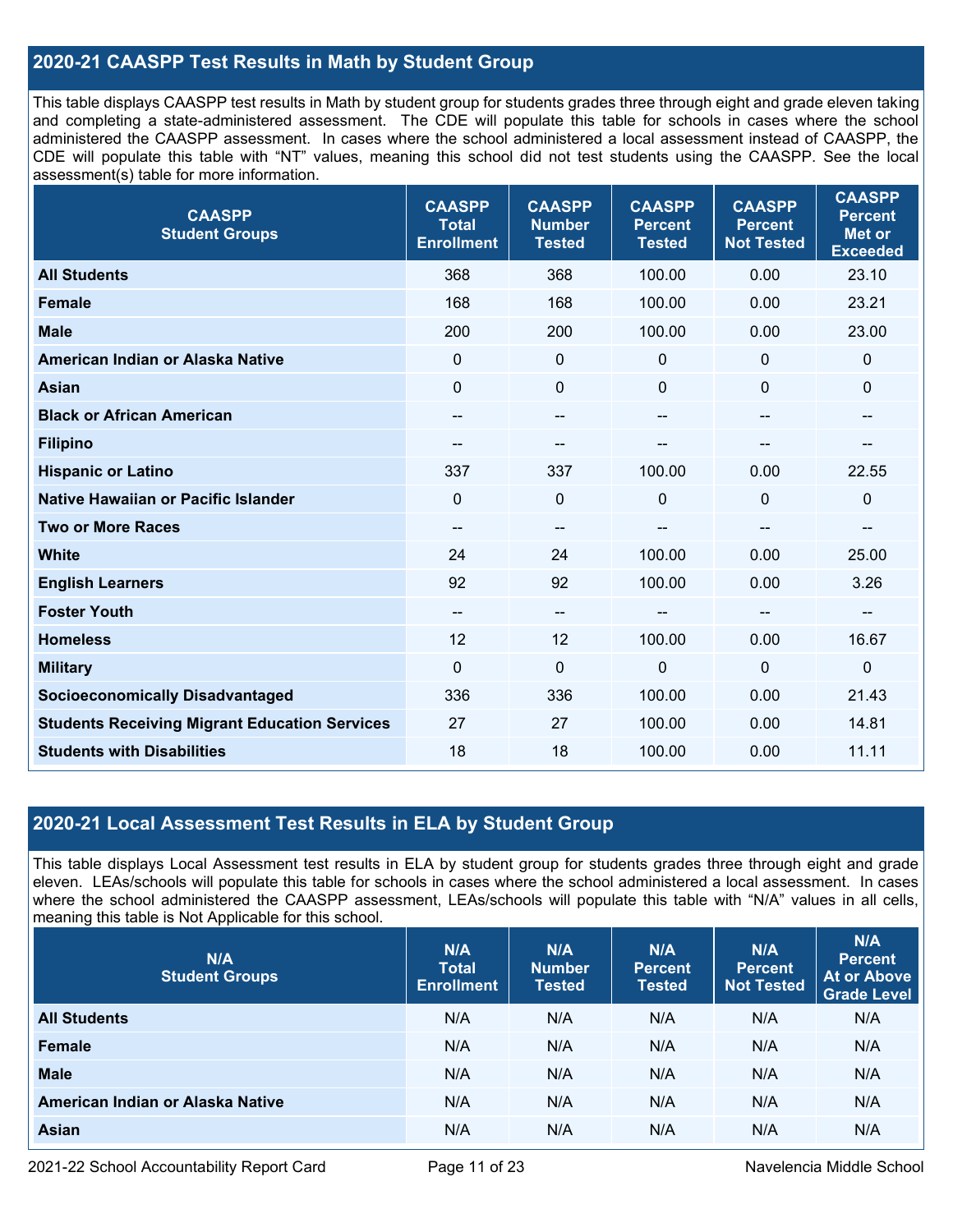| <b>Black or African American</b>                                                          | N/A | N/A | N/A | N/A | N/A |
|-------------------------------------------------------------------------------------------|-----|-----|-----|-----|-----|
| <b>Filipino</b>                                                                           | N/A | N/A | N/A | N/A | N/A |
| <b>Hispanic or Latino</b>                                                                 | N/A | N/A | N/A | N/A | N/A |
| Native Hawaiian or Pacific Islander                                                       | N/A | N/A | N/A | N/A | N/A |
| <b>Two or More Races</b>                                                                  | N/A | N/A | N/A | N/A | N/A |
| White                                                                                     | N/A | N/A | N/A | N/A | N/A |
| <b>English Learners</b>                                                                   | N/A | N/A | N/A | N/A | N/A |
| <b>Foster Youth</b>                                                                       | N/A | N/A | N/A | N/A | N/A |
| <b>Homeless</b>                                                                           | N/A | N/A | N/A | N/A | N/A |
| <b>Military</b>                                                                           | N/A | N/A | N/A | N/A | N/A |
| <b>Socioeconomically Disadvantaged</b>                                                    | N/A | N/A | N/A | N/A | N/A |
| <b>Students Receiving Migrant Education Services</b>                                      | N/A | N/A | N/A | N/A | N/A |
| <b>Students with Disabilities</b>                                                         | N/A | N/A | N/A | N/A | N/A |
| *At or above the grade-level standard in the context of the local assessment administered |     |     |     |     |     |

\*At or above the grade-level standard in the context of the local assessment administered.

# **2020-21 Local Assessment Test Results in Math by Student Group**

This table displays Local Assessment test results in Math by student group for students grades three through eight and grade eleven. LEAs/schools will populate this table for schools in cases where the school administered a local assessment. In cases where the school administered the CAASPP assessment, LEAs/schools will populate this table with "N/A" values in all cells, meaning this table is Not Applicable for this school.

| N/A<br><b>Student Groups</b>                         | N/A<br><b>Total</b><br><b>Enrollment</b> | N/A<br><b>Number</b><br><b>Tested</b> | N/A<br><b>Percent</b><br><b>Tested</b> | N/A<br><b>Percent</b><br><b>Not Tested</b> | N/A<br><b>Percent</b><br><b>At or Above</b><br><b>Grade Level</b> |
|------------------------------------------------------|------------------------------------------|---------------------------------------|----------------------------------------|--------------------------------------------|-------------------------------------------------------------------|
| <b>All Students</b>                                  | N/A                                      | N/A                                   | N/A                                    | N/A                                        | N/A                                                               |
| <b>Female</b>                                        | N/A                                      | N/A                                   | N/A                                    | N/A                                        | N/A                                                               |
| <b>Male</b>                                          | N/A                                      | N/A                                   | N/A                                    | N/A                                        | N/A                                                               |
| American Indian or Alaska Native                     | N/A                                      | N/A                                   | N/A                                    | N/A                                        | N/A                                                               |
| <b>Asian</b>                                         | N/A                                      | N/A                                   | N/A                                    | N/A                                        | N/A                                                               |
| <b>Black or African American</b>                     | N/A                                      | N/A                                   | N/A                                    | N/A                                        | N/A                                                               |
| <b>Filipino</b>                                      | N/A                                      | N/A                                   | N/A                                    | N/A                                        | N/A                                                               |
| <b>Hispanic or Latino</b>                            | N/A                                      | N/A                                   | N/A                                    | N/A                                        | N/A                                                               |
| Native Hawaiian or Pacific Islander                  | N/A                                      | N/A                                   | N/A                                    | N/A                                        | N/A                                                               |
| <b>Two or More Races</b>                             | N/A                                      | N/A                                   | N/A                                    | N/A                                        | N/A                                                               |
| <b>White</b>                                         | N/A                                      | N/A                                   | N/A                                    | N/A                                        | N/A                                                               |
| <b>English Learners</b>                              | N/A                                      | N/A                                   | N/A                                    | N/A                                        | N/A                                                               |
| <b>Foster Youth</b>                                  | N/A                                      | N/A                                   | N/A                                    | N/A                                        | N/A                                                               |
| <b>Homeless</b>                                      | N/A                                      | N/A                                   | N/A                                    | N/A                                        | N/A                                                               |
| <b>Military</b>                                      | N/A                                      | N/A                                   | N/A                                    | N/A                                        | N/A                                                               |
| <b>Socioeconomically Disadvantaged</b>               | N/A                                      | N/A                                   | N/A                                    | N/A                                        | N/A                                                               |
| <b>Students Receiving Migrant Education Services</b> | N/A                                      | N/A                                   | N/A                                    | N/A                                        | N/A                                                               |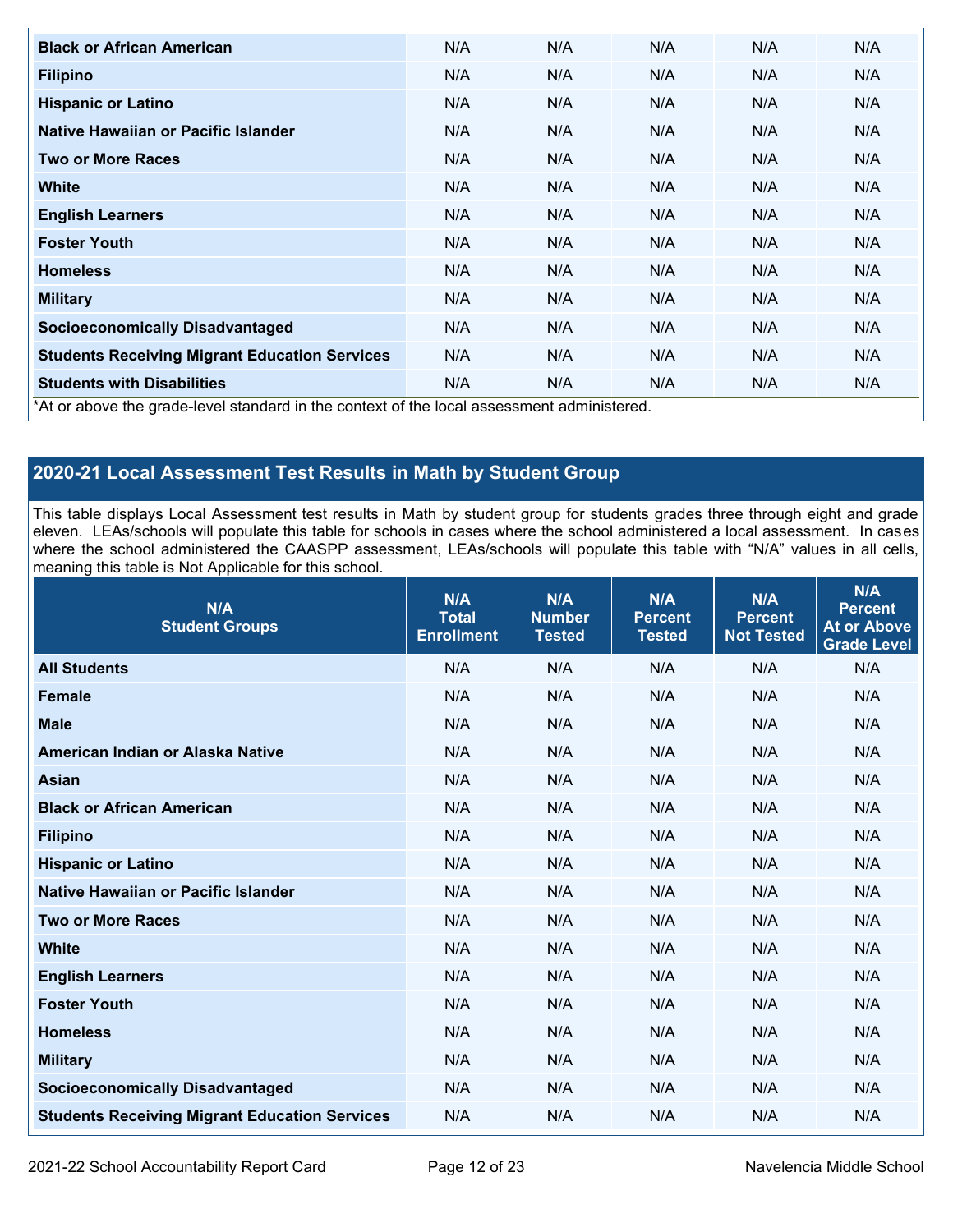| <b>Students with Disabilities</b>                                                           | N/A | N/A | N/A | N/A | N/A |  |  |
|---------------------------------------------------------------------------------------------|-----|-----|-----|-----|-----|--|--|
| *At as above the escale level standard in the context of the local accordinate admissioned. |     |     |     |     |     |  |  |

\*At or above the grade-level standard in the context of the local assessment administered.

#### **CAASPP Test Results in Science for All Students**

This table displays the percentage of all students grades five, eight, and High School meeting or exceeding the State Standard.

The 2019-2020 data cells with N/A values indicate that the 2019-2020 data are not available due to the COVID-19 pandemic and resulting summative testing suspension. The Executive Order N-30-20 was issued which waived the assessment, accountability, and reporting requirements for the 2019-2020 school year.

For any 2020-2021 data cells with N/T values indicate that this school did not test students using the CAASPP Science.

| <b>Subject</b>                | <b>School</b><br>2019-20 | <b>School</b><br>2020-21 | <b>District</b><br>12019-20 | District<br>2020-21 | <b>State</b><br>2019-20 | <b>State</b><br>2020-21 |
|-------------------------------|--------------------------|--------------------------|-----------------------------|---------------------|-------------------------|-------------------------|
| <b>Science</b>                | N/A                      | NT                       | N/A                         | NT.                 | N/A                     | 28.72                   |
| (grades 5, 8 and high school) |                          |                          |                             |                     |                         |                         |

#### **2020-21 CAASPP Test Results in Science by Student Group**

This table displays CAASPP test results in Science by student group for students grades five, eight, and High School. For any data cells with N/T values indicate that this school did not test students using the CAASPP Science.

| <b>Student Group</b>                                 | <b>Total</b><br><b>Enrollment</b> | <b>Number</b><br><b>Tested</b> | <b>Percent</b><br><b>Tested</b> | <b>Percent</b><br><b>Not Tested</b> | <b>Percent</b><br><b>Met or</b><br><b>Exceeded</b> |
|------------------------------------------------------|-----------------------------------|--------------------------------|---------------------------------|-------------------------------------|----------------------------------------------------|
| <b>All Students</b>                                  | 117                               | <b>NT</b>                      | <b>NT</b>                       | <b>NT</b>                           | <b>NT</b>                                          |
| <b>Female</b>                                        | 57                                | <b>NT</b>                      | <b>NT</b>                       | <b>NT</b>                           | <b>NT</b>                                          |
| <b>Male</b>                                          | 60                                | <b>NT</b>                      | <b>NT</b>                       | <b>NT</b>                           | <b>NT</b>                                          |
| American Indian or Alaska Native                     | 0                                 | $\mathbf 0$                    | $\mathbf 0$                     | $\mathbf 0$                         | $\mathbf 0$                                        |
| <b>Asian</b>                                         | $\pmb{0}$                         | $\pmb{0}$                      | $\pmb{0}$                       | $\pmb{0}$                           | $\mathbf 0$                                        |
| <b>Black or African American</b>                     | $\mathbf 0$                       | $\mathbf 0$                    | $\mathbf 0$                     | $\mathbf 0$                         | $\mathbf 0$                                        |
| <b>Filipino</b>                                      | $\qquad \qquad -$                 | <b>NT</b>                      | <b>NT</b>                       | <b>NT</b>                           | <b>NT</b>                                          |
| <b>Hispanic or Latino</b>                            | 106                               | <b>NT</b>                      | <b>NT</b>                       | <b>NT</b>                           | <b>NT</b>                                          |
| Native Hawaiian or Pacific Islander                  | 0                                 | $\mathbf 0$                    | $\mathbf{0}$                    | $\mathbf 0$                         | $\mathbf{0}$                                       |
| <b>Two or More Races</b>                             | --                                | <b>NT</b>                      | <b>NT</b>                       | <b>NT</b>                           | <b>NT</b>                                          |
| <b>White</b>                                         | $\sim$                            | <b>NT</b>                      | <b>NT</b>                       | <b>NT</b>                           | <b>NT</b>                                          |
| <b>English Learners</b>                              | 23                                | <b>NT</b>                      | <b>NT</b>                       | <b>NT</b>                           | <b>NT</b>                                          |
| <b>Foster Youth</b>                                  | $\pmb{0}$                         | $\mathbf 0$                    | $\mathbf 0$                     | $\mathbf 0$                         | $\mathbf{0}$                                       |
| <b>Homeless</b>                                      | $\qquad \qquad -$                 | <b>NT</b>                      | <b>NT</b>                       | <b>NT</b>                           | <b>NT</b>                                          |
| <b>Military</b>                                      | $\Omega$                          | $\mathbf 0$                    | $\mathbf{0}$                    | $\mathbf{0}$                        | $\mathbf{0}$                                       |
| <b>Socioeconomically Disadvantaged</b>               | 105                               | <b>NT</b>                      | <b>NT</b>                       | <b>NT</b>                           | <b>NT</b>                                          |
| <b>Students Receiving Migrant Education Services</b> | 13                                | <b>NT</b>                      | <b>NT</b>                       | <b>NT</b>                           | <b>NT</b>                                          |
| <b>Students with Disabilities</b>                    | --                                | <b>NT</b>                      | <b>NT</b>                       | <b>NT</b>                           | <b>NT</b>                                          |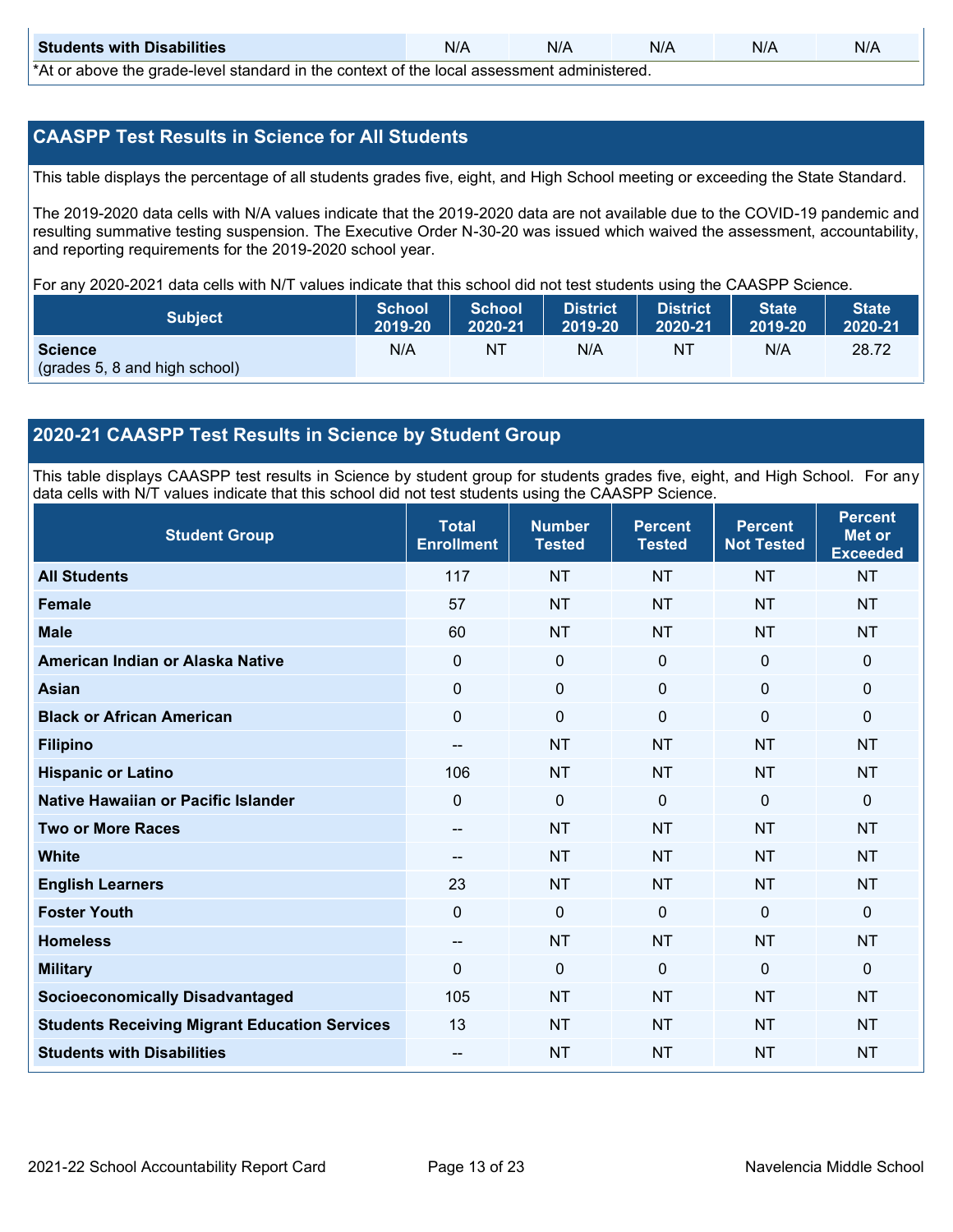# **B. Pupil Outcomes State Priority: Other Pupil Outcomes**

The SARC provides the following information relevant to the State priority: Other Pupil Outcomes (Priority 8): Pupil outcomes in the subject area of physical education.

#### **2020-21 California Physical Fitness Test Results**

Due to the COVID-19 crisis, the Physical Fitness Test was suspended during the 2020-2021 school year and therefore no data are reported and each cell in this table is populated with "N/A."

| <b>Grade Level</b> | <b>Four of Six Fitness Standards</b> | <b>Five of Six Fitness Standards</b> | Percentage of Students Meeting   Percentage of Students Meeting   Percentage of Students Meeting  <br><b>Six of Six Fitness Standards</b> |
|--------------------|--------------------------------------|--------------------------------------|-------------------------------------------------------------------------------------------------------------------------------------------|
| Grade 5            | N/A                                  | N/A                                  | N/A                                                                                                                                       |
| Grade 7            | N/A                                  | N/A                                  | N/A                                                                                                                                       |
| Grade 9            | N/A                                  | N/A                                  | N/A                                                                                                                                       |

# **C. Engagement State Priority: Parental Involvement**

The SARC provides the following information relevant to the State priority: Parental Involvement (Priority 3): Efforts the school district makes to seek parent input in making decisions regarding the school district and at each school site.

#### **2021-22 Opportunities for Parental Involvement**

Parent involvement and communication are essential to our schools' success. Navelencia Middle School continually strives to involve parents by exchanging information that helps parents understand and support school programs and by providing opportunities for parent participation in school activities. There are numerous and varied opportunities for parent involvement including options to attend school functions and participate and assist with various school activities. As a result of the COVID-19 pandemic, some of the traditional school year activities have been modified to follow safety protocols and guidelines. School registration is conducted during a safe return to school activity that included students and parents coming to campus throughout the day and going through various stations to receive schedules and any other important information. Back to School Night included opportunities for parents to review the Title I Parent Engagement Policy as well as meeting one on one with teachers. Parent education workshops are offered annually to help parents understand their role in helping their child be successful in school and to prepare for high school and beyond. Parents are also invited to attend several different "Family Nights". The first one will occur in December and will include performances by student groups as well as family games and parent surveys. The second will occur during spring when students in the Career Tech classes will be able to showcase their work. Separate parent events specifically for 8th-grade parents that will focus on high school transition and supporting student academics in high school. Parents may also serve on advisory committees and leadership teams, including Parent Teacher Club (PTC), English Learners Advisory Council (ELAC), and School Site Council (SSC). The following activities will may be adjusted during the pandemic if needed: family night events including "Paint Nights", "Family STEM Night", and "Cultural Celebrations". Parents will also have the opportunity to be a part of student awards and recognitions.

Home and school communication is enhanced through Parent Square, school and class newsletters, parent-teacher conferences, the student/parent handbook, the school website, the city newspaper section, student report cards, and other regular communication activities. In addition, translation services, and Parent Square automated phone messages are provided regularly. Navelencia utilizes Parent Square for event information. All forms of communication are distributed to parents in both English and Spanish.

Parents who would like more information on how to become involved may contact Principal Jennifer McConnon Luevano at (559) 305-7350.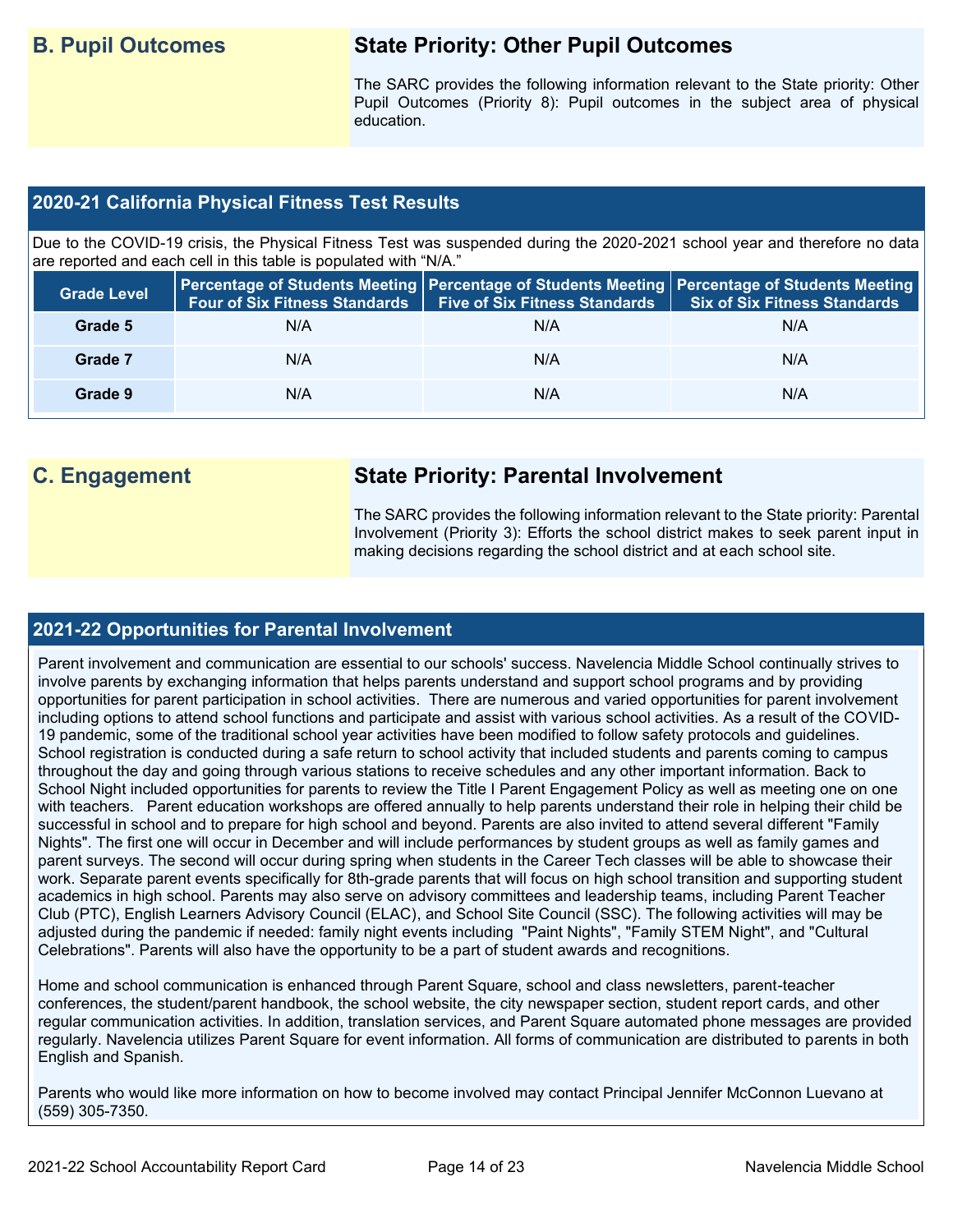## **2020-21 Chronic Absenteeism by Student Group**

| <b>Student Group</b>                                 | <b>Cumulative</b><br><b>Enrollment</b> | <b>Chronic</b><br><b>Absenteeism</b><br><b>Eligible Enrollment</b> | <b>Chronic</b><br><b>Absenteeism</b><br><b>Count</b> | <b>Chronic</b><br><b>Absenteeism</b><br><b>Rate</b> |
|------------------------------------------------------|----------------------------------------|--------------------------------------------------------------------|------------------------------------------------------|-----------------------------------------------------|
| <b>All Students</b>                                  | 377                                    | 372                                                                | 34                                                   | 9.1                                                 |
| <b>Female</b>                                        | 172                                    | 169                                                                | 13                                                   | 7.7                                                 |
| <b>Male</b>                                          | 205                                    | 203                                                                | 21                                                   | 10.3                                                |
| American Indian or Alaska Native                     | $\Omega$                               | $\mathbf{0}$                                                       | $\mathbf{0}$                                         | 0.0                                                 |
| <b>Asian</b>                                         | 0                                      | $\Omega$                                                           | $\mathbf{0}$                                         | 0.0                                                 |
| <b>Black or African American</b>                     | 1                                      | 1                                                                  | $\mathbf{0}$                                         | 0.0                                                 |
| <b>Filipino</b>                                      | 1                                      | $\mathbf 1$                                                        | $\mathbf{0}$                                         | 0.0                                                 |
| <b>Hispanic or Latino</b>                            | 346                                    | 341                                                                | 29                                                   | 8.5                                                 |
| Native Hawaiian or Pacific Islander                  | $\Omega$                               | 0                                                                  | $\Omega$                                             | 0.0                                                 |
| <b>Two or More Races</b>                             | 5                                      | $5\phantom{.0}$                                                    | 3                                                    | 60.0                                                |
| <b>White</b>                                         | 24                                     | 24                                                                 | 2                                                    | 8.3                                                 |
| <b>English Learners</b>                              | 99                                     | 99                                                                 | 15                                                   | 15.2                                                |
| <b>Foster Youth</b>                                  | 3                                      | 3                                                                  | $\Omega$                                             | 0.0                                                 |
| <b>Homeless</b>                                      | 6                                      | 6                                                                  | $\Omega$                                             | 0.0                                                 |
| <b>Socioeconomically Disadvantaged</b>               | 344                                    | 340                                                                | 33                                                   | 9.7                                                 |
| <b>Students Receiving Migrant Education Services</b> | 33                                     | 31                                                                 | 5                                                    | 16.1                                                |
| <b>Students with Disabilities</b>                    | 20                                     | 20                                                                 | 3                                                    | 15.0                                                |

# **C. Engagement State Priority: School Climate**

The SARC provides the following information relevant to the State priority: School Climate (Priority 6):

- Pupil suspension rates;
- Pupil expulsion rates; and
- Other local measures on the sense of safety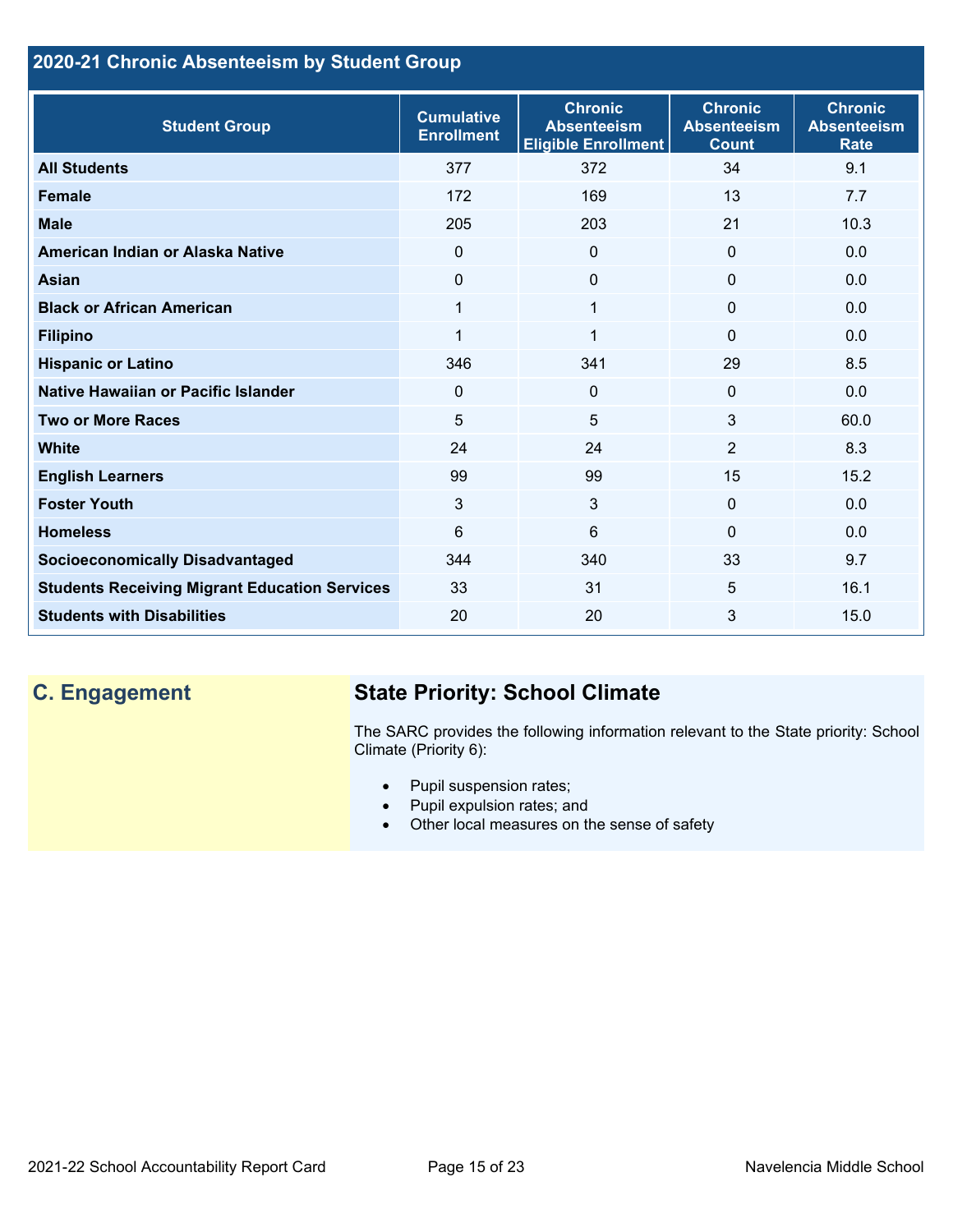#### **Suspensions and Expulsions**

This table displays suspensions and expulsions data collected between July through June, each full school year respectively. Data collected during the 2020-21 school year may not be comparable to earlier years of this collection due to differences in learning mode instruction in response to the COVID-19 pandemic.

| <b>Subject</b>     | <b>School</b><br>2018-19 | <b>School</b><br>2020-21 | <b>District</b><br>2018-19 | <b>District</b><br>2020-21 | <b>State</b><br>2018-19 | <b>State</b><br>2020-21 |
|--------------------|--------------------------|--------------------------|----------------------------|----------------------------|-------------------------|-------------------------|
| <b>Suspensions</b> | 7.35                     | 0.80                     | 3.08                       | 0.53                       | 3.47                    | 0.20                    |
| <b>Expulsions</b>  | 0.00                     | 0.00                     | 0.02                       | 0.00                       | 0.08                    | 0.00                    |

This table displays suspensions and expulsions data collected between July through February, partial school year due to the COVID-19 pandemic. The 2019-2020 suspensions and expulsions rate data are not comparable to other year data because the 2019-2020 school year is a partial school year due to the COVID-19 crisis. As such, it would be inappropriate to make any comparisons in rates of suspensions and expulsions in the 2019-2020 school year compared to other school years.

| <b>Subject</b>     | <b>School</b><br>2019-20 | <b>District</b><br>2019-20 | <b>State</b><br>2019-20 |
|--------------------|--------------------------|----------------------------|-------------------------|
| <b>Suspensions</b> | 3.91                     | 2.38                       | 2.45                    |
| <b>Expulsions</b>  | 0.00                     | 0.00                       | 0.05                    |

### **2020-21 Suspensions and Expulsions by Student Group**

| <b>Student Group</b>                                 | <b>Suspensions Rate</b> | <b>Expulsions Rate</b> |
|------------------------------------------------------|-------------------------|------------------------|
| <b>All Students</b>                                  | 0.80                    | 0.00                   |
| <b>Female</b>                                        | 0.58                    | 0.00                   |
| <b>Male</b>                                          | 0.98                    | 0.00                   |
| American Indian or Alaska Native                     | 0.00                    | 0.00                   |
| <b>Asian</b>                                         | 0.00                    | 0.00                   |
| <b>Black or African American</b>                     | 0.00                    | 0.00                   |
| <b>Filipino</b>                                      | 0.00                    | 0.00                   |
| <b>Hispanic or Latino</b>                            | 0.87                    | 0.00                   |
| Native Hawaiian or Pacific Islander                  | 0.00                    | 0.00                   |
| <b>Two or More Races</b>                             | 0.00                    | 0.00                   |
| <b>White</b>                                         | 0.00                    | 0.00                   |
| <b>English Learners</b>                              | 1.01                    | 0.00                   |
| <b>Foster Youth</b>                                  | 0.00                    | 0.00                   |
| <b>Homeless</b>                                      | 0.00                    | 0.00                   |
| <b>Socioeconomically Disadvantaged</b>               | 0.87                    | 0.00                   |
| <b>Students Receiving Migrant Education Services</b> | 3.03                    | 0.00                   |
| <b>Students with Disabilities</b>                    | 10.00                   | 0.00                   |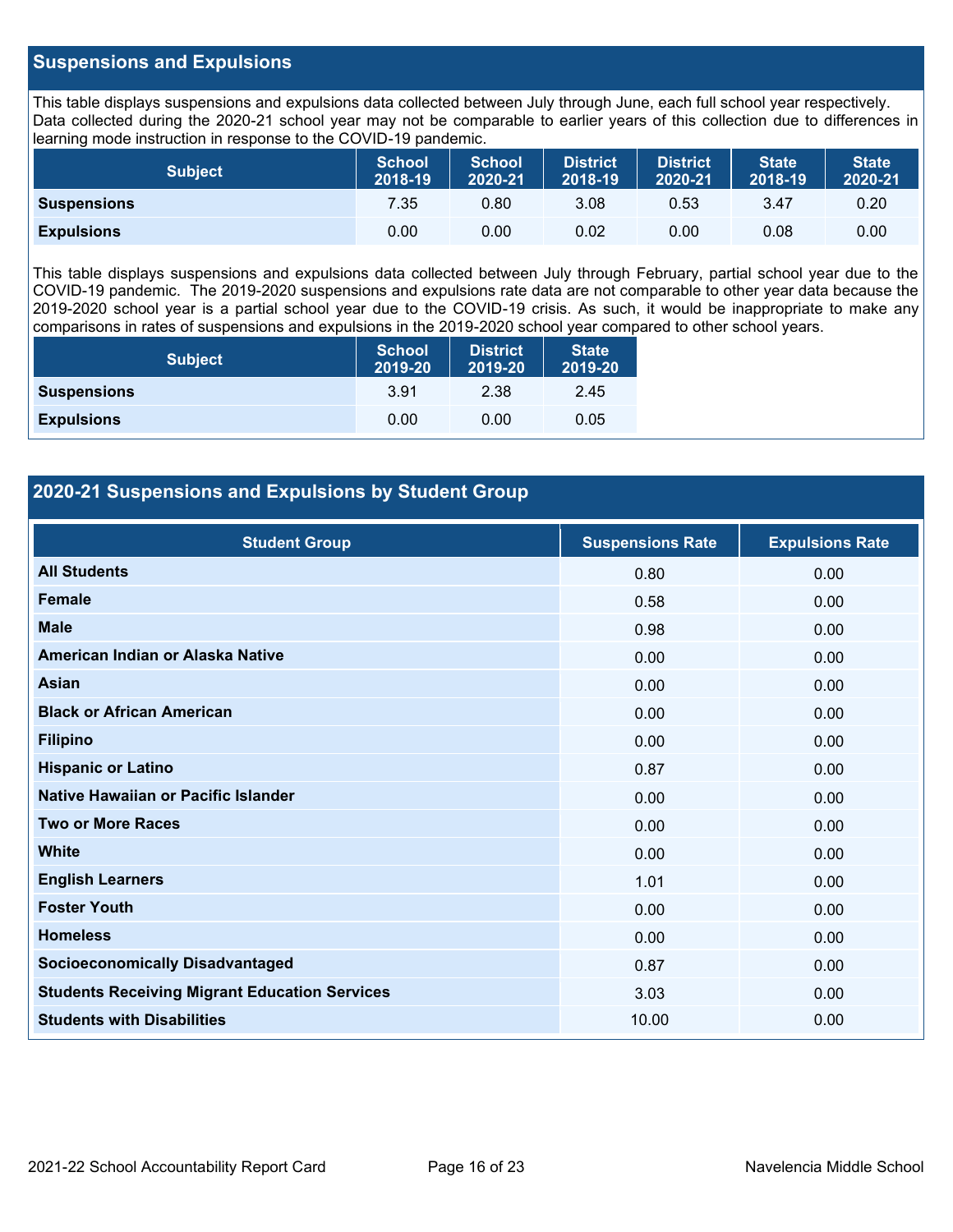#### **2021-22 School Safety Plan**

Safety of students and staff is a primary concern of Navelencia Middle School. Before, during, and after school, the campus is monitored by campus supervisors and assigned staff. All visitors must sign in at the office and wear appropriate identification while on campus. Visitors and school staff are to display their identification cards at all times. The comprehensive school safety plan is designed to assist in preparing for emergencies, managing emergency response efforts, and maintaining a safe school environment. The plan requires identification of security needs, development of prevention and intervention techniques, evaluation of physical facilities, and communication with staff and students. Components of the plan include; child abuse reporting procedures, procedures for teacher notification of dangerous pupils, disaster response procedures, procedures for safe ingress and egress from school, sexual harassment policies, suspension and expulsion policies, and suicide prevention training. The safety plan is reviewed annually, updated as needed, and fully compliant with federal and state regulations. The plan was last reviewed/updated in 2021 and shared with staff during the week of 9/21/21. An updated copy is available to the public at the school office. The school's disaster preparedness plan includes steps for ensuring the safety of students and staff during a disaster. Emergency preparedness drills are conducted regularly and the school staff is appropriately trained.

#### **2018-19 Secondary Average Class Size and Class Size Distribution**

This table displays the 2018-19 average class size and class size distribution. The columns titled "Number of Classes" indicates how many classes fall into each size category (a range of total students per classroom). At the secondary school level, this information is reported by subject area rather than grade level.

| <b>Subject</b>               | <b>Average</b><br><b>Class</b><br><b>Size</b> | <b>1-22 Students</b> | Number of Classes with   Number of Classes with   Number of Classes with<br>23-32 Students | 33+ Students |
|------------------------------|-----------------------------------------------|----------------------|--------------------------------------------------------------------------------------------|--------------|
| <b>English Language Arts</b> | 28                                            |                      | 6                                                                                          | b            |
| <b>Mathematics</b>           | 32                                            |                      | 5                                                                                          | 5            |
| <b>Science</b>               | 33                                            |                      | 3                                                                                          | 5            |
| <b>Social Science</b>        | 33                                            |                      | 3                                                                                          | 5            |

#### **2019-20 Secondary Average Class Size and Class Size Distribution**

This table displays the 2019-20 average class size and class size distribution. The columns titled "Number of Classes" indicates how many classes fall into each size category (a range of total students per classroom). At the secondary school level, this information is reported by subject area rather than grade level.

| <b>Subject</b>               | <b>Average</b><br><b>Class</b><br><b>Size</b> | <b>1-22 Students</b> | Number of Classes with   Number of Classes with   Number of Classes with<br>23-32 Students | 33+ Students |
|------------------------------|-----------------------------------------------|----------------------|--------------------------------------------------------------------------------------------|--------------|
| <b>English Language Arts</b> | 24                                            | 10                   |                                                                                            | ა            |
| <b>Mathematics</b>           | 29                                            |                      | 6                                                                                          |              |
| <b>Science</b>               | 30                                            |                      |                                                                                            |              |
| <b>Social Science</b>        | 30                                            |                      |                                                                                            |              |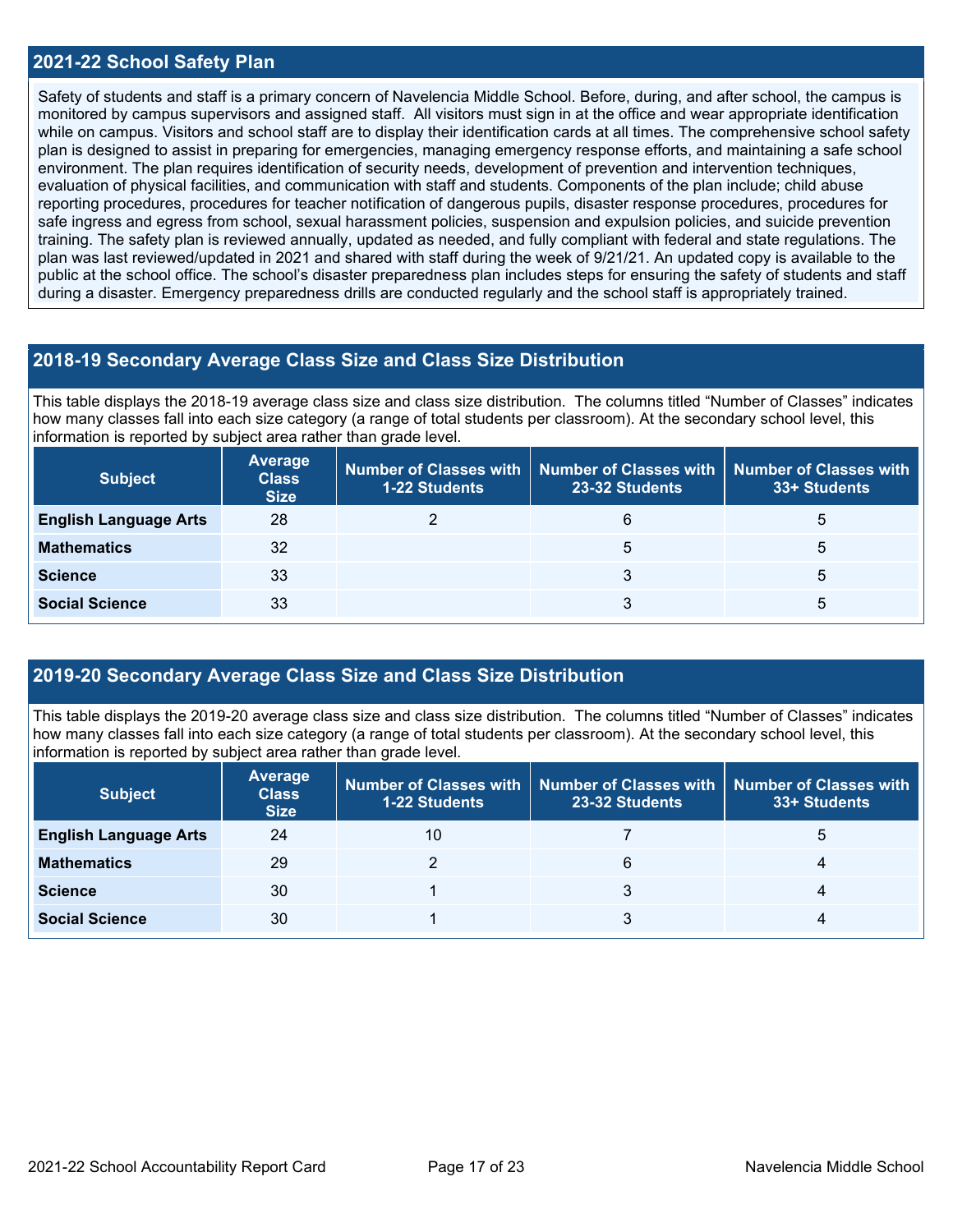#### **2020-21 Secondary Average Class Size and Class Size Distribution**

This table displays the 2020-21 average class size and class size distribution. The columns titled "Number of Classes" indicates how many classes fall into each size category (a range of total students per classroom). At the secondary school level, this information is reported by subject area rather than grade level.

| <b>Subject</b>               | <b>Average</b><br><b>Class</b><br><b>Size</b> | 1-22 Students | Number of Classes with   Number of Classes with  <br>23-32 Students | <b>Number of Classes with</b><br>33+ Students |
|------------------------------|-----------------------------------------------|---------------|---------------------------------------------------------------------|-----------------------------------------------|
| <b>English Language Arts</b> | 24                                            | 8             | 14                                                                  |                                               |
| <b>Mathematics</b>           | 28                                            |               | 9                                                                   |                                               |
| <b>Science</b>               | 29                                            |               | 8                                                                   |                                               |
| <b>Social Science</b>        | 29                                            |               | 8                                                                   |                                               |

### **2020-21 Ratio of Pupils to Academic Counselor**

This table displays the ratio of pupils to Academic Counselor. One full time equivalent (FTE) equals one staff member working full time; one FTE could also represent two staff members who each work 50 percent of full time.

| <b>Title</b>                 | <b>Ratio</b> |
|------------------------------|--------------|
| Pupils to Academic Counselor |              |

### **2020-21 Student Support Services Staff**

This table displays the number of FTE support staff assigned to this school. One full time equivalent (FTE) equals one staff member working full time; one FTE could also represent two staff members who each work 50 percent of full time.

| <b>Title</b>                                                         | <b>Number of FTE Assigned to School</b> |
|----------------------------------------------------------------------|-----------------------------------------|
| <b>Counselor (Academic, Social/Behavioral or Career Development)</b> | 0                                       |
| Library Media Teacher (Librarian)                                    | 0                                       |
| <b>Library Media Services Staff (Paraprofessional)</b>               | 0                                       |
| <b>Psychologist</b>                                                  | 0                                       |
| <b>Social Worker</b>                                                 |                                         |
| <b>Speech/Language/Hearing Specialist</b>                            | 0                                       |
| <b>Resource Specialist (non-teaching)</b>                            | 0                                       |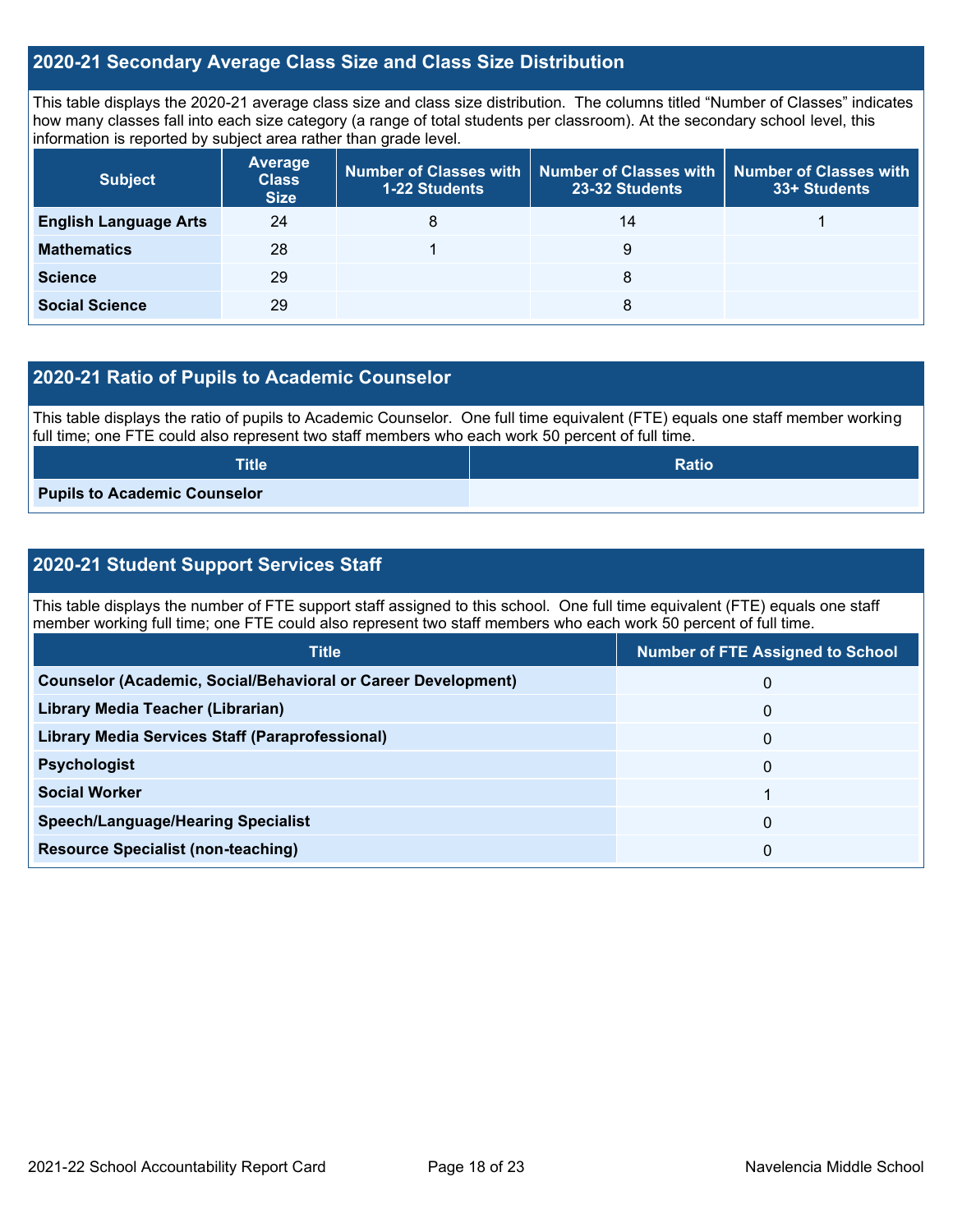#### **2019-20 Expenditures Per Pupil and School Site Teacher Salaries**

This table displays the 2019-20 expenditures per pupil and average teach salary for this school. Cells with N/A values do not require data.

| <b>Level</b>                                         | <b>Total</b><br><b>Expenditures</b><br><b>Per Pupil</b> | <b>Expenditures</b><br><b>Per Pupil</b><br>(Restricted) | <b>Expenditures</b><br><b>Per Pupil</b><br>(Unrestricted) | <b>Average</b><br><b>Teacher</b><br><b>Salary</b> |
|------------------------------------------------------|---------------------------------------------------------|---------------------------------------------------------|-----------------------------------------------------------|---------------------------------------------------|
| <b>School Site</b>                                   | \$7,350.15                                              | \$922.43                                                | \$6,427.73                                                | \$76,619.15                                       |
| <b>District</b>                                      | N/A                                                     | N/A                                                     | \$7,477.39                                                | \$75,311                                          |
| <b>Percent Difference - School Site and District</b> | N/A                                                     | N/A                                                     | $-15.1$                                                   | 1.7                                               |
| <b>State</b>                                         |                                                         |                                                         | \$8,444                                                   | \$81,044                                          |
| <b>Percent Difference - School Site and State</b>    | N/A                                                     | N/A                                                     | $-27.1$                                                   | $-5.6$                                            |

#### **2020-21 Types of Services Funded**

Navelencia Middle School receives general State of California and state lottery funds. In addition, NMS benefits from an After School Education and Title I part A funds.

These funds have enabled NMS to provide intervention, enrichment, and social/emotional support systems.

Navelencia Middle School is meeting funding goals and is able to provide services by categorical funds that enable underperforming students to meet standards. Extended library hours, intervention opportunities, supplemental materials and supplies that enhance or extend the core curricular program are funded. There are many activities that are designed to promote Parent Involvement in the school. Parent education is important and the school receives funds through LCAP/SUPCON monies to provide such services. THe school utilizes PBIS as a school wide approach to discipline and those funds are used to support positive behaviors through enriching culture and climate. Activities such as school wide clubs, rallies, dances, spirit competitions, book clubs, and Kindness Clubs are several ways that this is achieved. The PBIS Team also celebrates students successes with weekly games and activities as well as a "Patriot Store" in which students can spend "patriot money" earned with good behavior. Personnel solely responsibility for provide direct service support to all learners, especially those struggling to meet academic proficiency. Intensive interventions funded through Title I support struggling learners during the school day, afterschool, as well as Saturday School. The School Site Council reviews the School Plan for Student Achievement annually. The SSC will review site expenditures and student performance to modify the plan to address the needs of all students.

KCUSD provides Navelencia Middle School with a review of the KCUSD Instructional Action Plan on an annual basis. The actions and goals of this plan provide the framework for the academic operation of Navelencia Middle School.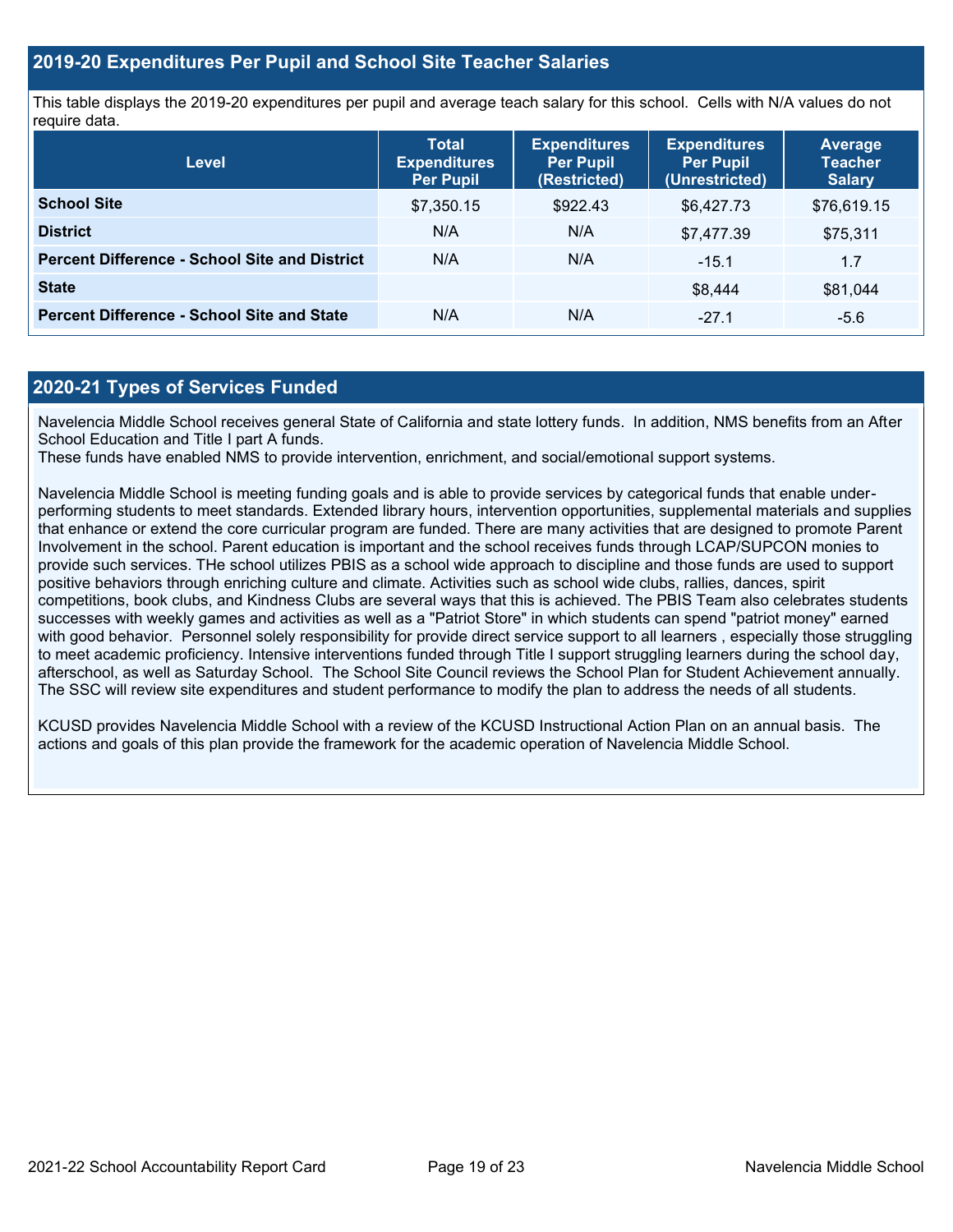#### **2019-20 Teacher and Administrative Salaries**

This table displays the 2019-20 Teacher and Administrative salaries. For detailed information on salaries, see the CDE Certification Salaries & Benefits web page at [http://www.cde.ca.gov/ds/fd/cs/.](http://www.cde.ca.gov/ds/fd/cs/)

| Category                                             | <b>District</b><br><b>Amount</b> | <b>State Average</b><br>for Districts<br>in Same Category |
|------------------------------------------------------|----------------------------------|-----------------------------------------------------------|
| <b>Beginning Teacher Salary</b>                      | \$48,010                         | \$51,029                                                  |
| <b>Mid-Range Teacher Salary</b>                      | \$69,956                         | \$78,583                                                  |
| <b>Highest Teacher Salary</b>                        | \$102,133                        | \$99,506                                                  |
| <b>Average Principal Salary (Elementary)</b>         | \$123,232                        | \$124,576                                                 |
| <b>Average Principal Salary (Middle)</b>             | \$132,992                        | \$131,395                                                 |
| <b>Average Principal Salary (High)</b>               | \$147,623                        | \$144,697                                                 |
| <b>Superintendent Salary</b>                         | \$223,065                        | \$240,194                                                 |
| <b>Percent of Budget for Teacher Salaries</b>        | 28%                              | 34%                                                       |
| <b>Percent of Budget for Administrative Salaries</b> | 6%                               | 6%                                                        |

#### **Professional Development**

Professional development at Navelencia Middle School is designed to meet the individual needs of teachers as well as broader school concerns. Professional development may take the form of trainings, workshops, coaching, peer observation, or constructive self-reflection and are consistent with our school vision and goals. Principal, learning director, teachers, instructional aides, and other support personnel may take part in these activities.

Navelencia Middle School emphasized collaborative team building, PLC, assessment and data collection, and effective teaching strategies in its professional development program, with emphasis on instructing English Language Learners. Staff will continue with the building of our professional learning community with a focus on RTI implementation and student engagement.

Staff, grade level, district-wide, and vertical team meetings also provide regular opportunities for professional collaboration, as do district data analysis and interpretation committee meetings. Teachers may also attend conferences and workshops. Three Buy-back and 35 early release days provide time for quality professional development. Write From the Beginning and Beyond- District wide training Time to Teach- School wide implementation PBIS Kate Kinsella Strategies for English Learners. English Learner Group- Coaching of instructional routines Math Support and Coaching with Great Minds Math Support and Coaching with KCUSD District math coaches Thinking Maps Illuminate Achieve 3000 English 3D NGSS English Learner Group -Deconstructing Standards Vertical teaming Advanced Collaborative Solutions Instructional rounds and co-teaching feedback This table displays the number of school days dedicated to staff development and continuous improvement.

| <b>Subject</b>                                                                  |    | 2019-20   2020-21   2021-22 |
|---------------------------------------------------------------------------------|----|-----------------------------|
| Number of school days dedicated to Staff Development and Continuous Improvement | 42 |                             |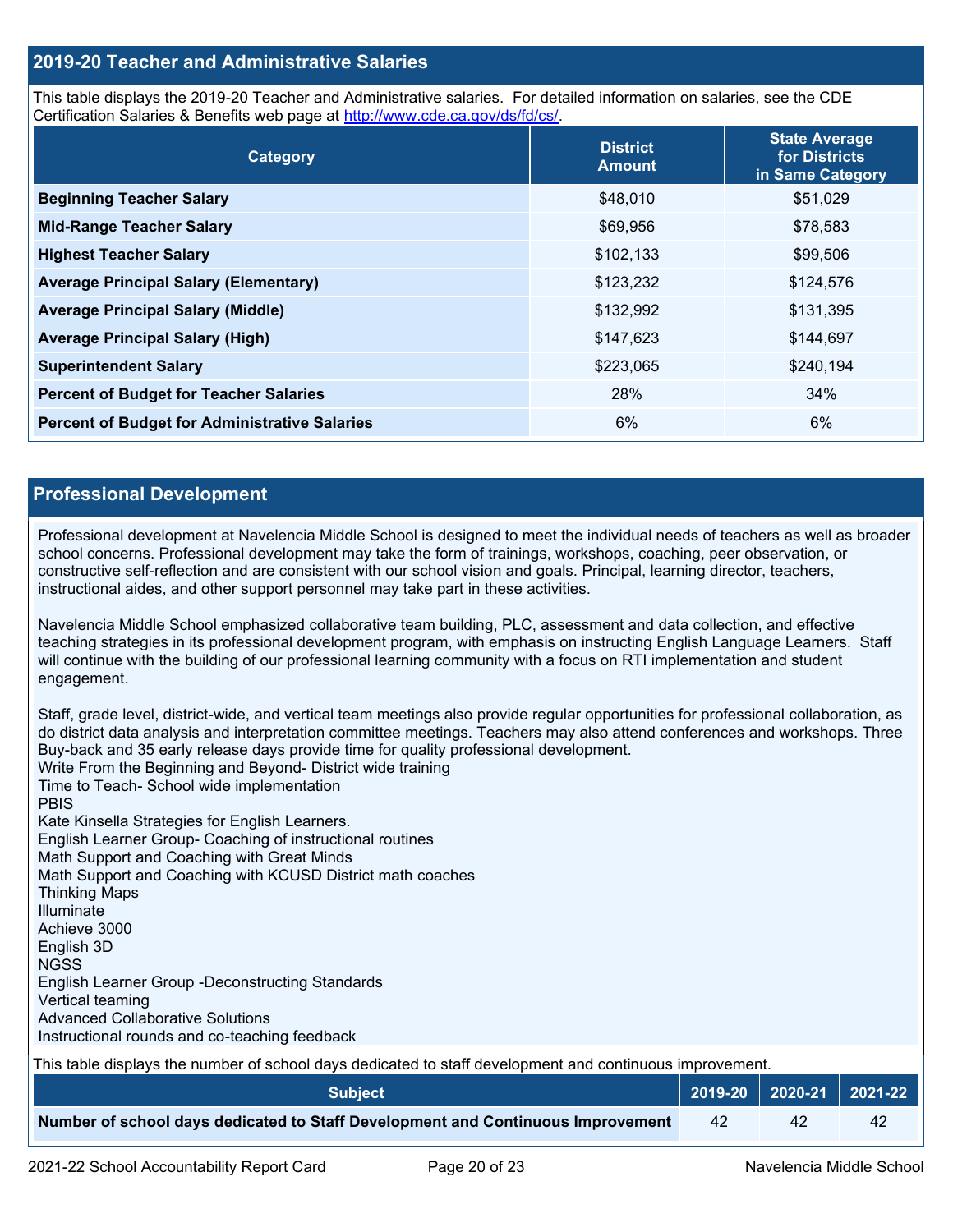# **Kings Canyon Joint Unified School District 2020-21 Local Accountability Report Card (LARC) Addendum**

# **Local Accountability Report Card (LARC) Addendum**

**2020-21 Local Accountability Report Card (LARC) Addendum Overview**



On July 14, 2021, the California State Board of Education (SBE) determined that the California Department of Education (CDE) will use the SARC as the mechanism to conduct a one-time data collection of the LEA-level aggregate test results of all school's local assessments administered during the 2020–2021 school year in order to meet the federal Every Students Succeeds Act (ESSA) reporting requirement for the Local Educational Agency Accountability Report Cards (LARCs).

Each local educational agency (LEA) is responsible for preparing and posting their annual LARC in accordance with the federal ESSA. As a courtesy, the CDE prepares and posts the LARCs on behalf of all LEAs.

Only for the 2020–2021 school year and the 2020–2021 LARCs, LEAs are required to report their aggregate local assessments test results at the LEA-level to the CDE by populating the tables below via the SARC. These data will be used to meet the LEAs' federal requirement for their LARCs. Note that it is the responsibility of the school and LEA to ensure that all student privacy and suppression rules are in place when reporting data in Tables 3 and 4 in the Addendum, as applicable.

The tables below are not part of the SBE approved 2020–2021 SARC template but rather are the mechanism by which these required data will be collected from LEAs.

For purposes of the LARC and the following tables, an LEA is defined as a school district, a county office of education, or a direct funded charter school.

| <b>2021-22 District Contact Information</b> |                                            |  |  |  |
|---------------------------------------------|--------------------------------------------|--|--|--|
| <b>District Name</b>                        | Kings Canyon Joint Unified School District |  |  |  |
| <b>Phone Number</b>                         | 559.305.7010                               |  |  |  |
| Superintendent                              | John Campbell                              |  |  |  |
| <b>Email Address</b>                        | guzman-j@kcusd.com                         |  |  |  |
| <b>District Website Address</b>             | https://www.kcusd.com/                     |  |  |  |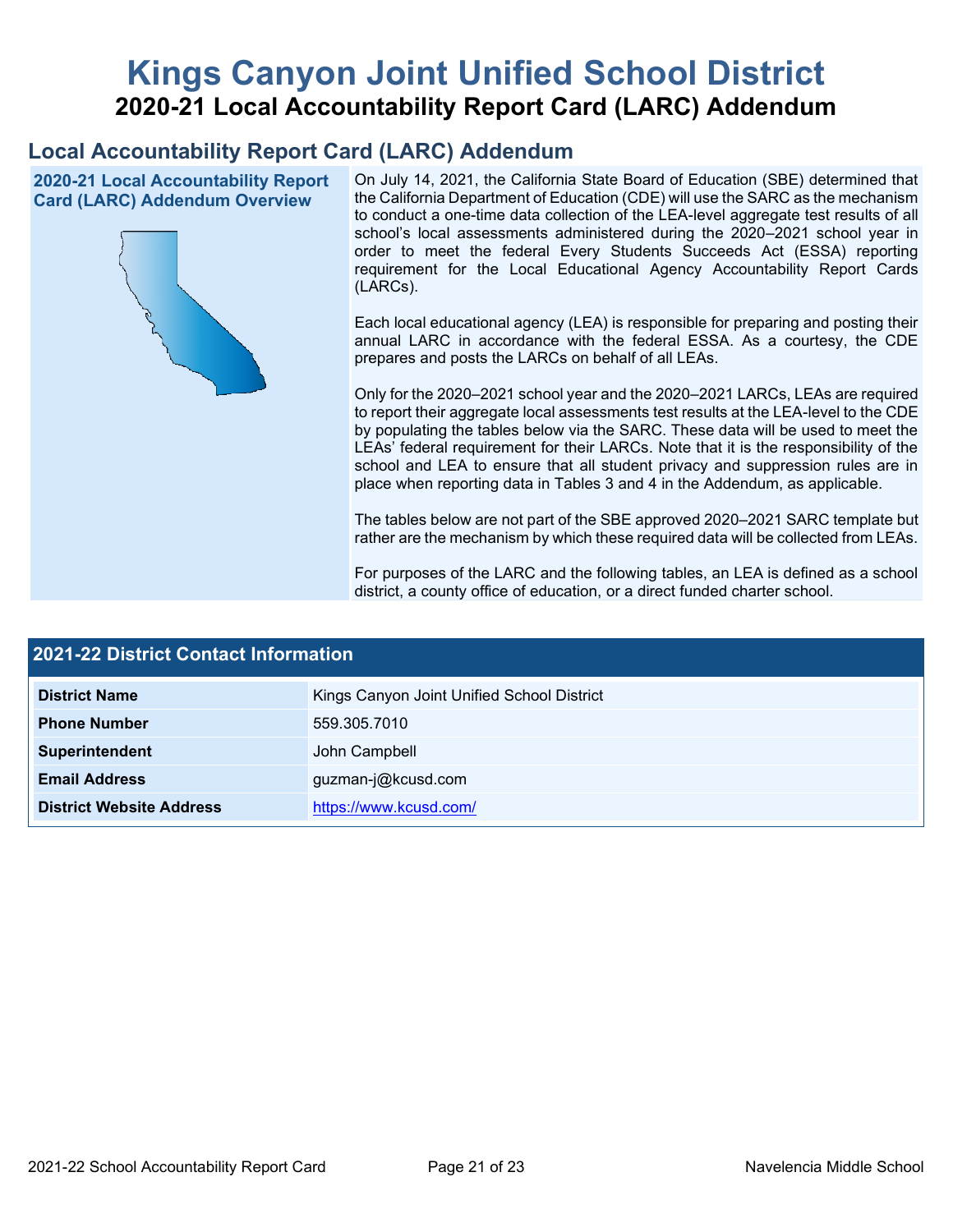### **2020-21 CAASPP Test Results in ELA by Student Group**

This table displays CAASPP test results in ELA by student group for students grades three through eight and grade eleven taking and completing a state-administered assessment. The CDE will populate this table for schools in cases where the school administered the CAASPP assessment. In cases where the school administered a local assessment instead of CAASPP, the CDE will populate this table with "NT" values, meaning this school did not test students using the CAASPP. See the local assessment(s) table for more information.

| <b>CAASPP</b><br><b>Student Groups</b>               | <b>CAASPP</b><br><b>Total</b><br><b>Enrollment</b> | <b>CAASPP</b><br><b>Number</b><br><b>Tested</b> | <b>CAASPP</b><br><b>Percent</b><br><b>Tested</b> | <b>CAASPP</b><br><b>Percent</b><br><b>Not Tested</b> | <b>CAASPP</b><br><b>Percent</b><br><b>Met or</b><br><b>Exceeded</b> |
|------------------------------------------------------|----------------------------------------------------|-------------------------------------------------|--------------------------------------------------|------------------------------------------------------|---------------------------------------------------------------------|
| <b>All Students</b>                                  | 5121                                               | 4993                                            | 97.50                                            | 2.50                                                 | 41.96                                                               |
| <b>Female</b>                                        | 2481                                               | 2426                                            | 97.78                                            | 2.22                                                 | 47.03                                                               |
| <b>Male</b>                                          | 2640                                               | 2567                                            | 97.23                                            | 2.77                                                 | 37.16                                                               |
| American Indian or Alaska Native                     | 23                                                 | 20                                              | 86.96                                            | 13.04                                                | 20.00                                                               |
| <b>Asian</b>                                         | 27                                                 | 26                                              | 96.30                                            | 3.70                                                 | 57.69                                                               |
| <b>Black or African American</b>                     | 14                                                 | 14                                              | 100.00                                           | 0.00                                                 | 57.14                                                               |
| <b>Filipino</b>                                      | 15                                                 | 13                                              | 86.67                                            | 13.33                                                | 69.23                                                               |
| <b>Hispanic or Latino</b>                            | 4567                                               | 4471                                            | 97.90                                            | 2.10                                                 | 40.59                                                               |
| Native Hawaiian or Pacific Islander                  | $\overline{\phantom{a}}$                           | $\overline{\phantom{m}}$                        | --                                               | $\overline{\phantom{a}}$                             | --                                                                  |
| <b>Two or More Races</b>                             | 60                                                 | 55                                              | 91.67                                            | 8.33                                                 | 45.45                                                               |
| <b>White</b>                                         | 412                                                | 391                                             | 94.90                                            | 5.10                                                 | 55.75                                                               |
| <b>English Learners</b>                              | 1328                                               | 1286                                            | 96.84                                            | 3.16                                                 | 8.94                                                                |
| <b>Foster Youth</b>                                  | 39                                                 | 37                                              | 94.87                                            | 5.13                                                 | 29.73                                                               |
| <b>Homeless</b>                                      | 38                                                 | 30                                              | 78.95                                            | 21.05                                                | 26.67                                                               |
| <b>Military</b>                                      | --                                                 | --                                              |                                                  | --                                                   | --                                                                  |
| <b>Socioeconomically Disadvantaged</b>               | 4490                                               | 4390                                            | 97.77                                            | 2.23                                                 | 39.27                                                               |
| <b>Students Receiving Migrant Education Services</b> | 254                                                | 250                                             | 98.43                                            | 1.57                                                 | 31.60                                                               |
| <b>Students with Disabilities</b>                    | 400                                                | 368                                             | 92.00                                            | 8.00                                                 | 11.41                                                               |